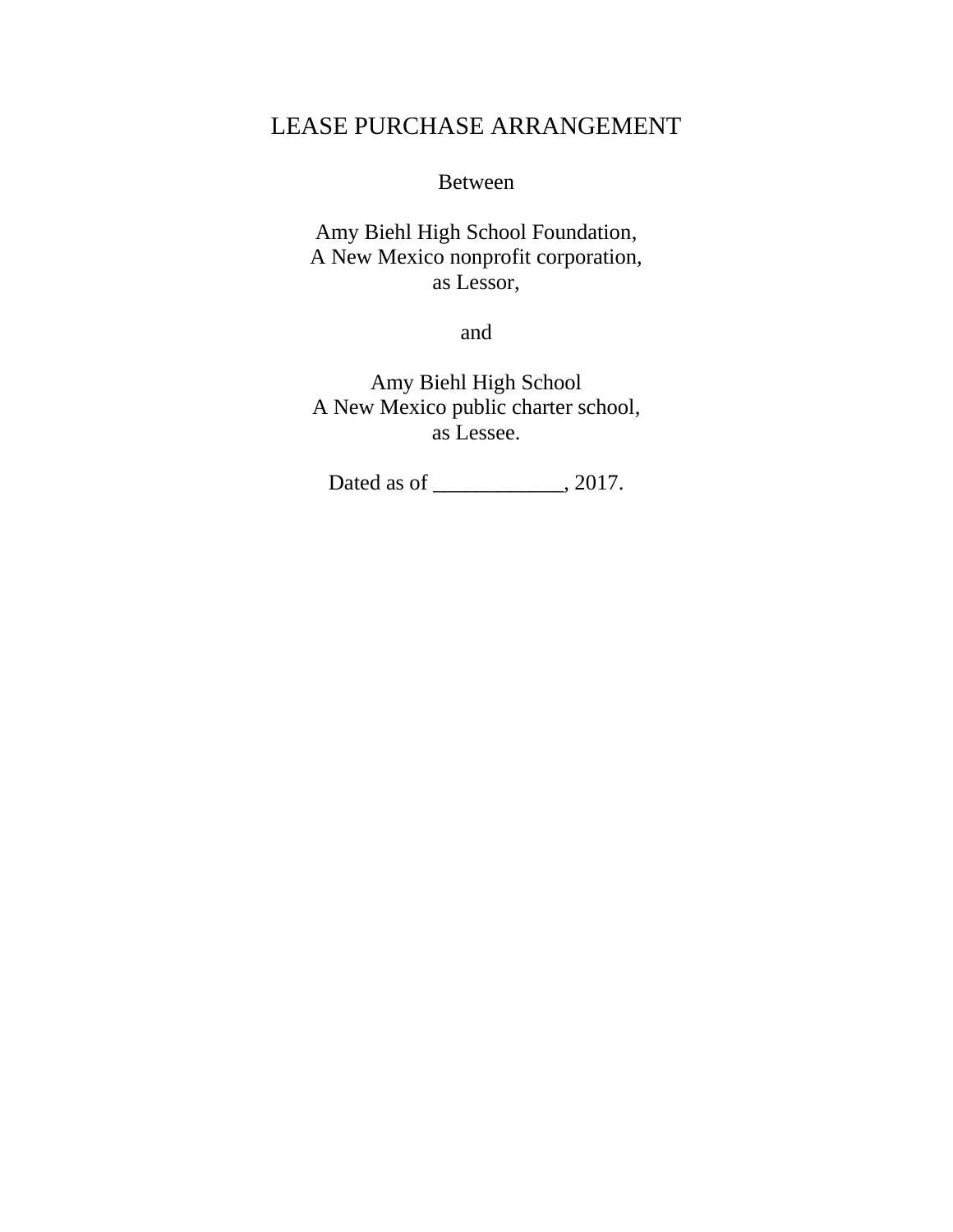THIS LEASE PURCHASE ARRANGEMENT (referred to herein as "this Agreement"), is made this \_\_\_ day of \_\_\_\_\_\_\_\_\_, 2017, between Amy Biehl High School Foundation, a New Mexico nonprofit corporation ("Lessor"), and Amy Biehl High School, a New Mexico public charter school ("Lessee").

### Recitals

A. Lessee is a New Mexico public charter school as defined in Section 22-8B-2(A) NMSA 1978, authorized to enter into a "lease purchase arrangement" in accordance with the Public School Lease Purchase Act, Chapter 22, Article 26A NMSA 1978 (the "Public School Lease Purchase Act").

B. Lessee's governing body has determined that it is necessary, desirable, and in the best interest of Lessee to lease, and subject to certain contingencies as set forth in this Agreement, and to the separate statutory approval of the Department and the Public School Facilities Authority ("PSFA"), to purchase from Lessor the Land and Improvements (collectively the "School Site") located at 123 4<sup>th</sup> Street, Albuquerque, NM 87102, as shown in Exhibit "A" hereto.

C. Lessor is a nonprofit corporation duly organized and existing under the Nonprofit Corporation Act, Chapter 53, Article 8 NMSA 1978.

D. Lessee's governing body has not formally promised or undertaken to provide as security for the debt or financial obligations of either a private nonprofit entity specifically organized under Section 22-8B-4.2(D)(2)(b)(2) NMSA 1978, or a private nonprofit corporation, domestic or foreign, as defined in the Nonprofit Corporation Act, any public education funds, or other state or federal funds, received, or to be received, from or through the State of New Mexico, relative to this Agreement.

E. This Agreement, once fully executed by the parties, replaces and supersedes the Lease Agreement between Lessor and Lessee dated June 3, 2015.

#### Agreement

## ARTICLE I DEFINITIONS AND EXHIBITS

Section 1.1. Definitions. Unless the context otherwise requires, the terms defined in this Section shall, for all purposes of this Agreement and all appertaining exhibits and documents, have the meanings herein specified.

"Agreement" has the same legal meaning and effect as either the term "lease purchase arrangement" or "financing agreement," as these latter two terms are defined in Section 22-26A-3(A) NMSA 1978, whether capitalized herein or not.

LEASE PURCHASE ARRANGEMENT Page 2 of 29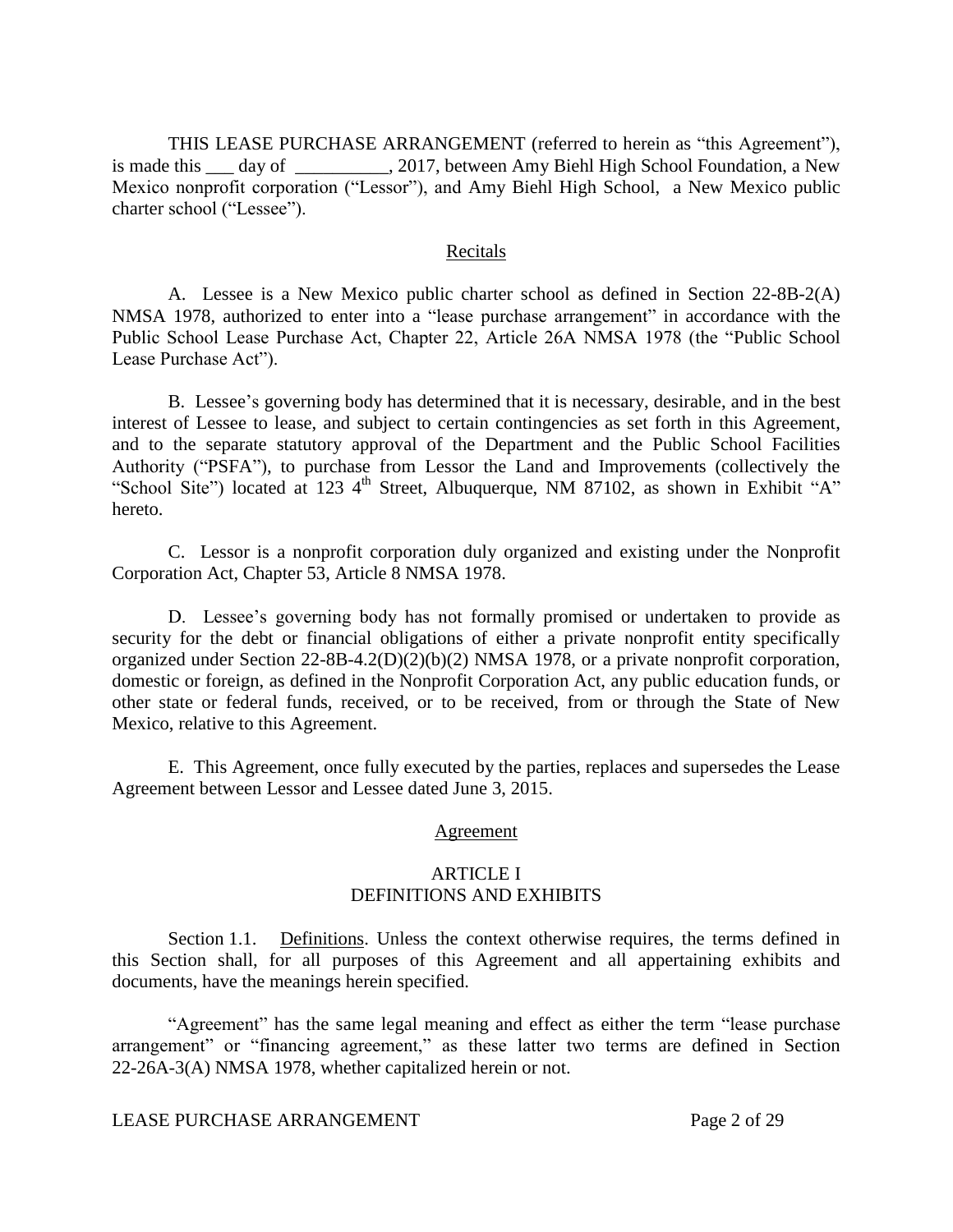"Public School Capital Outlay Act" means the Public School Capital Outlay Act, Chapter 22, Article 24 NMSA 1978.

"Charter Schools Act" means the Charter Schools Act, Chapter 22, Article 8B NMSA 1978.

"Commencement Date" means the date of execution of this Agreement by the parties after approval by the Department and the PSFA, after which date the payment obligations under this Agreement will continue for a period not exceeding thirty (30) years after the date of execution as prescribed by Section 22-26A-5(C) NMSA 1978.

"Department" is the New Mexico Public Education Department.

"Improvements" means any building(s), capital improvements and other facilities on the School Site.

"Lessee's Representative" means the chair of Lessee's governing body or any other person duly authorized by Lessee to act on its behalf under or with respect to this Agreement.

"Lessor's Representative" means Lessor's chief executive officer or any other person duly authorized by Lessor to act on its behalf under or with respect to this Agreement.

"Net Proceeds" means any insurance proceeds or condemnation award paid with respect to the School Site, remaining after payment therefrom of all costs and expenses incurred in the collection thereof.

"Public School Capital Outlay Council" means the New Mexico Public School Capital Outlay Council.

"Option to Purchase" means the right of Lessee to purchase the School Site in accordance with the terms of Article VI of this Agreement and the provisions of the Public School Lease Purchase Act.

"PSFA" means the New Mexico Public School Facilities Authority.

"School Site" means the certain parcel of land and easement as described on Exhibit "A" and any Improvements made thereto.

"Term" means the time period during which this Agreement is in effect, as provided in Section 4.1 hereof.

"Statewide Adequacy Standards" means the standards set forth in 6.27.30 NMAC (09/01/2002, as amended through 08/31/2005), and any subsequent amendments thereto promulgated by the Public School Capital Outlay Council, applicable to the School Site, and any

# LEASE PURCHASE ARRANGEMENT Page 3 of 29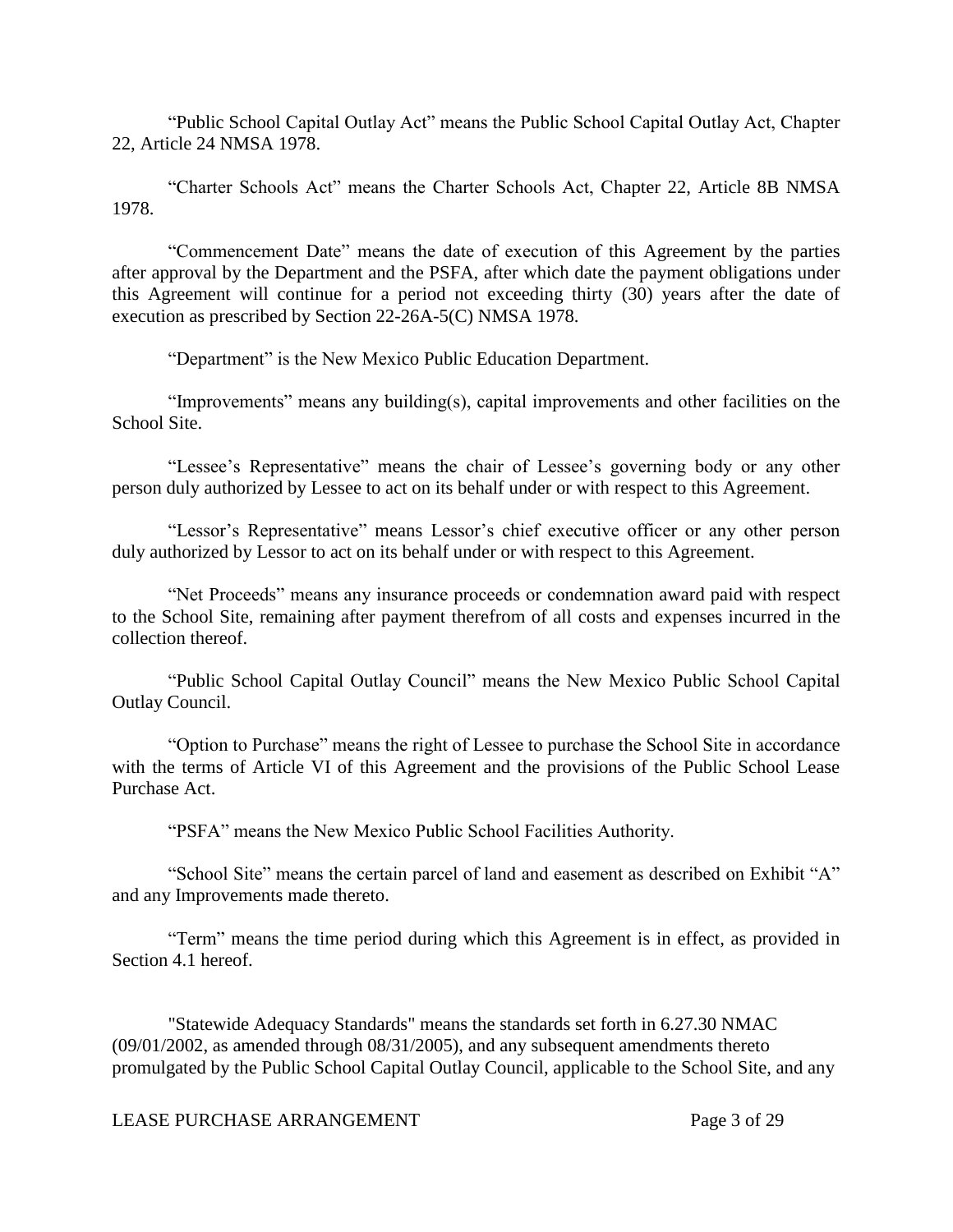variances from those standards granted to Lessee by the Public School Capital Outlay Council in accordance with Section 22-8B-4.2 (F)(2) NMSA 1978.

"U.S. Quitclaim Deed" means that Quitclaim Deed dated May 28, 2015 from the United States of America to Lessor and recorded as document number 2015046215 on June 1, 2015 in the real property records of Bernalillo County, New Mexico related to the School Site.

Section 1.2 Exhibits. The following Exhibits are attached to and by reference made a part of this Agreement:

Exhibit A – Legal Description of School Site

Exhibit B – Base Rent Payment Schedule

Exhibit C – Planned Funding Sources and Budget to make Base Rent

Exhibit  $D - A$  copy of the Department's and the PSFA's separate and respective approvals of this Agreement

Exhibit E – Title Encumbrances Accepted by Lessee

# ARTICLE II REPRESENTATIONS, COVENANTS AND WARRANTIES

Section 2.1. Representations, Covenants and Warranties of Lessee. Lessee represents, covenants and warrants as follows:

(a) Lessee is a duly authorized and existing state-chartered charter school, in accordance with the provisions of the Charter Schools Act.

(b) Lessee has full power and authority to lease, operate, maintain, and acquire the School Site under an option to purchase, to execute and deliver this Agreement, and perform the related transactions in accordance with the provisions of the Public School Lease Purchase Act and other applicable New Mexico statutes, and to carry out its obligations under this Agreement, subject to the limitations and conditions stated herein and the availability of sufficient appropriations and revenues therefor.

(c) Lessee's representatives executing this Agreement have been duly authorized to execute and deliver this Agreement in accordance with the terms and provisions of a resolution duly passed and adopted by Lessee's governing body.

(d) Lessee's governing body has complied fully with all the provisions in Section 22-26A-6 NMSA 1978 and those in the Open Meetings Act, Chapter 10, Article 15 NMSA 1978 applicable to its actions with regard to this Agreement and the acquisition of the School Site through a lease purchase arrangement.

LEASE PURCHASE ARRANGEMENT Page 4 of 29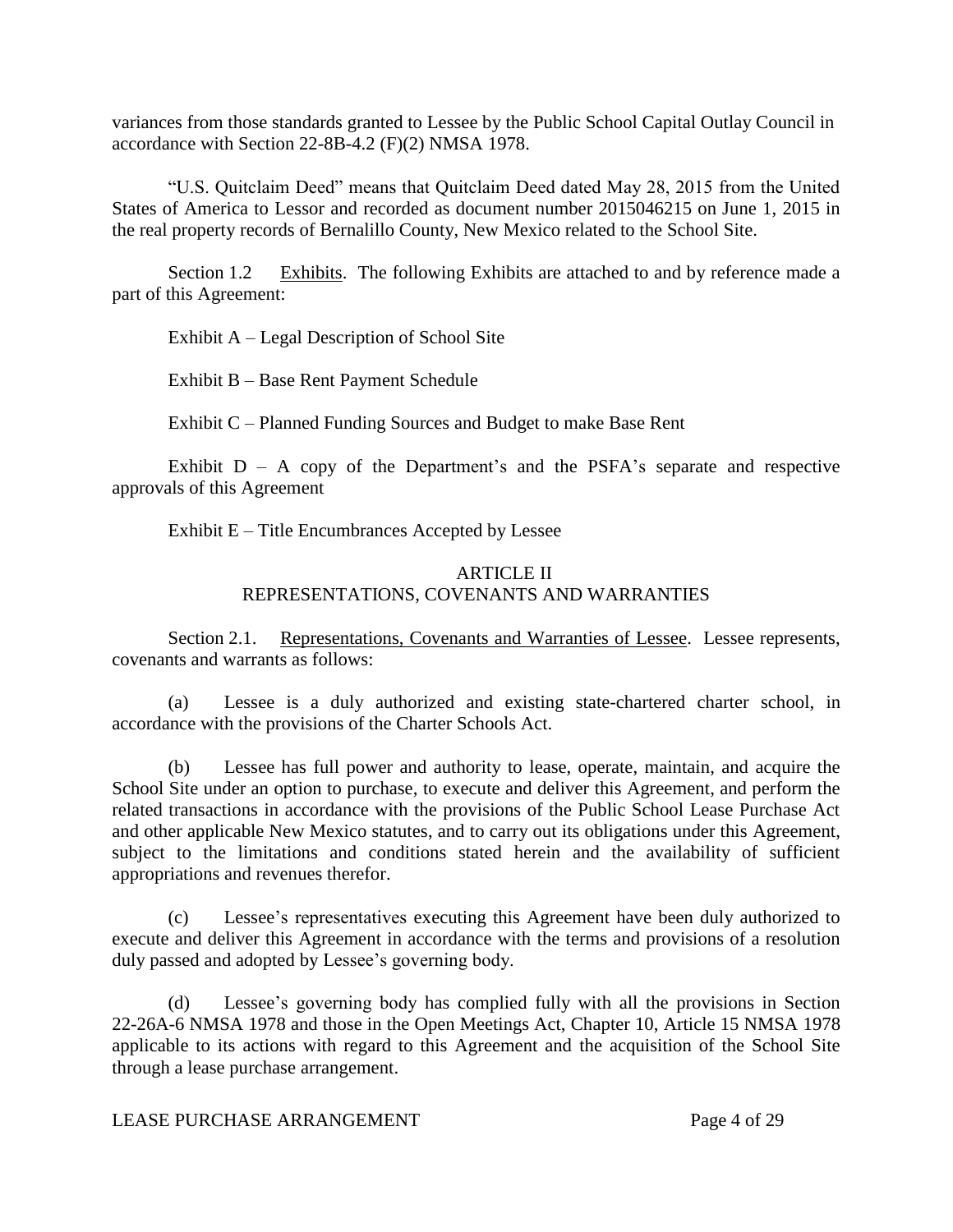(e) Lessee has immediate need for, and expects to make immediate use of, the School Site being leased with an option to purchase under this Agreement, which need, at the time of approval hereof, is not temporary or expected to diminish in the foreseeable future.

(f) To Lessee's knowledge, there are no pending or threatened legal actions, suits, proceedings, or inquiries disputing Lessee's authority to execute, deliver, perform on, or expend public funds pursuant to, this Agreement.

(g) Lessee shall not transfer, lease, assign, mortgage or encumber all or any portion of its interest under this Agreement, or the School Site itself, except in accordance with the terms and conditions hereunder and as provided by law, including Section 22-26A-5(K) NMSA 1978 with respect to assignment of the lease purchase arrangement to any third party.

(h) Lessee shall use and occupy the School Site for the primary purpose of a public charter school and activities related thereto, or for such other public purposes as may be authorized by state or federal law or permitted by Lessee.

(i) Lessee shall conform and comply with all applicable municipal, state and federal ordinances, laws, rules and regulations in its use of the School Site, and Lessee shall not use or suffer to be used the School Site in any manner contrary to any applicable municipal, state, or federal laws, ordinances, rules or regulations, so as to create or cause to exist any nuisance or hazardous condition.

(j) Lessee shall use its best efforts to purchase the School Site from Lessor with funds obtained from lease payment grant assistance from the Public School Capital Outlay Council in accordance with Section 22-24-4(I) NMSA 1978, or from other lawfully available funding sources at the earliest possible time, but in no event shall this Agreement have a final payment date exceeding thirty (30) years after the date of its execution by the parties.

(k) Lessee has read and understands the covenants, conditions and restrictions contained in the U.S. Quitclaim Deed, and shall comply with and perform all obligations of Grantor under the U.S. Quitclaim Deed to the fullest extend allowed by applicable law.

Section 2.2. Representations, Covenants and Warranties of Lessor. Lessor represents, covenants and warrants as follows:

(a) Lessor is a non-profit corporation duly organized, existing, and in good standing under the laws of the State of New Mexico and has full power and authority to enter into this Agreement and to carry out all its obligations hereunder; and Lessor has full power to own, hold, finance, and furnish the School Site in accordance herewith, and to lease and sell the same to Lessee.

(b) Neither the execution and delivery of this Agreement, nor the fulfillment of or compliance with the terms and conditions hereof, nor the consummation of the transactions contemplated hereby and thereby, conflicts with or will result in a breach of the terms, conditions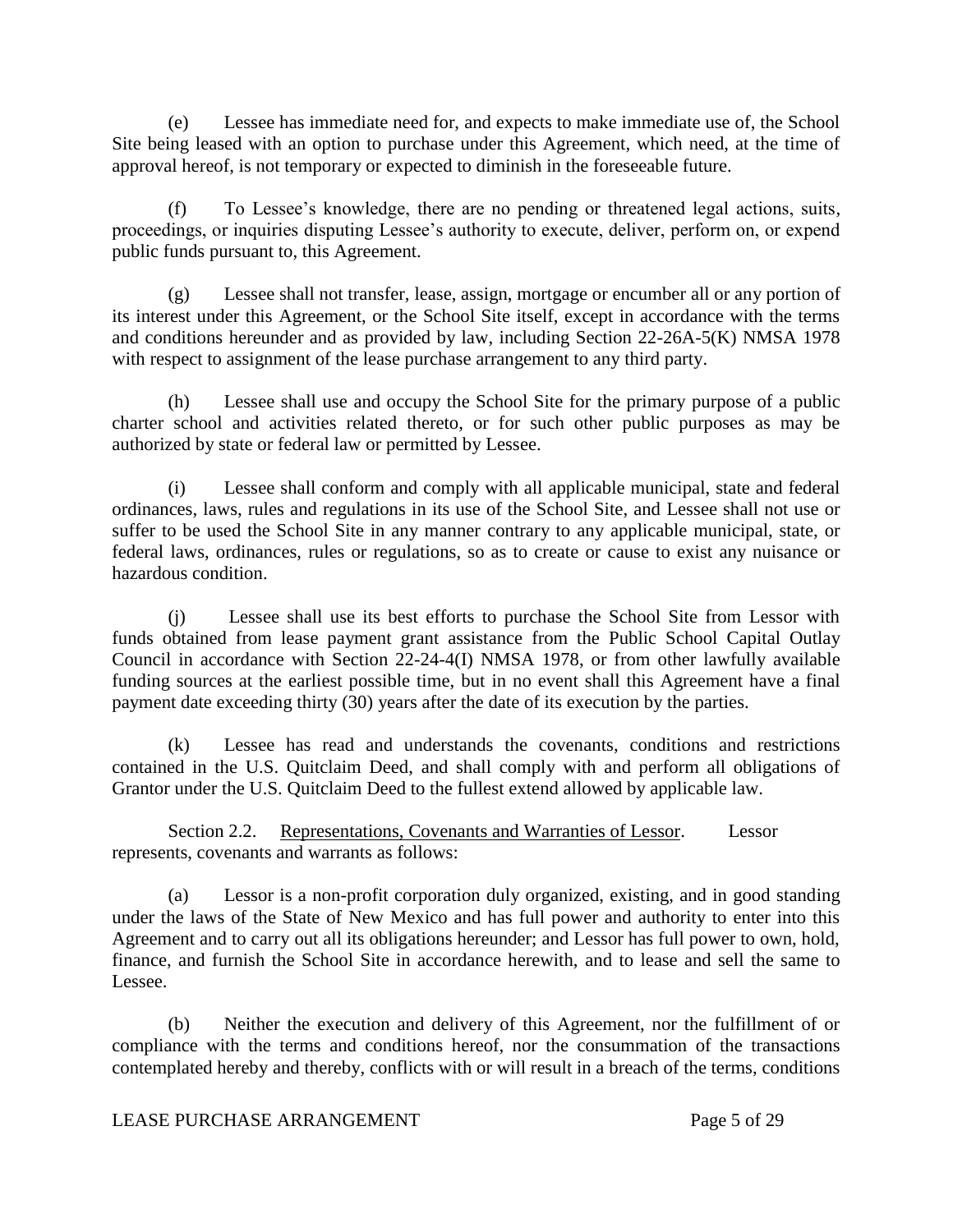or provisions of any restriction or any agreement or instrument to which Lessor is now a party or by which Lessor is bound.

(c) Lessor warrants that it is in good standing pursuant to the terms of any mortgage or other financial obligation under which either the Land or School Site, or both, has been given as security for the payment of the underlying debt or financial obligation.

(d) To the best of Lessor's knowledge, Lessor has not received any notice that the School Site and/or the present use and condition of the School Site violates any applicable deed restrictions or other covenants, restrictions or agreements, mortgages or conditions of title or ownership, site plan approval, zoning or subdivision regulations, urban development plans, the laws statutes, codes, acts, ordinances, orders, judgments, decrees, injunctions, rules, regulations, permits, licenses, authorizations, directions or requirements of any authorities governing or regulating the use and operation , or otherwise applicable to the School Site.

(e) To the best of Lessor's knowledge, there are no underground storage tanks at the School Site and, to the best of Lessor's knowledge, Lessor has not used the School Site to generate, manufacture, refine, transport, treat, store, handle, dispose, transfer, produce or process pollutants, dangerous substances, toxic substances, hazardous wastes, hazardous materials or hazardous substances as defined in or pursuant to the Resource Conservation and Recovery Act (42 U.S.C.A. §§6901 *et seq.*) as amended, the comprehensive Environmental Response Compensation and Liability Act (42 U.S.C.A. §§9601 *et seq.*) as amended, or any other related Legal Requirement, and to the best of Lessor's knowledge, Lessor has not caused, and has no knowledge of, the leaking, pumping, pouring, emitting, emptying, discharging, injecting, escaping, leaching, disposing or dumping of any hazardous substances on or off the School Site on adjacent properties; provided that, Lessor affirmatively discloses the information contained in the U.S. Quitclaim Deed, which has been provided to Lessee.

# ARTICLE III AUTHORIZATION OF AGREEMENT

Section 3.1. Agreement. Lessor hereby leases the School Site to Lessee, and Lessee hereby leases the School Site from Lessor with an option to purchase, upon the terms and conditions set forth in this Agreement, provided that the terms and conditions herein are not in contravention of any applicable laws. This Agreement, once fully executed, shall supersede any prior written agreement between the parties for the lease of the School Site.

Section 3.2. Possession and Enjoyment. Lessor hereby covenants with respect to the School Site to provide Lessee during the Term with quiet use and enjoyment of the School Site, and Lessee shall during the Term peaceably and quietly have and hold and enjoy the School Site, without suit, trouble or hindrance from Lessor, except as expressly set forth in this Agreement.

Section 3.3. Lessor Access to School Site. Lessee agrees that following the Commencement Date of this Agreement, Lessor during the Term shall have the right during Lessee's normal working hours on Lessee's normal working days, upon compliance with any security requirements imposed by Lessee and upon reasonable notice, to enter on and examine

LEASE PURCHASE ARRANGEMENT Page 6 of 29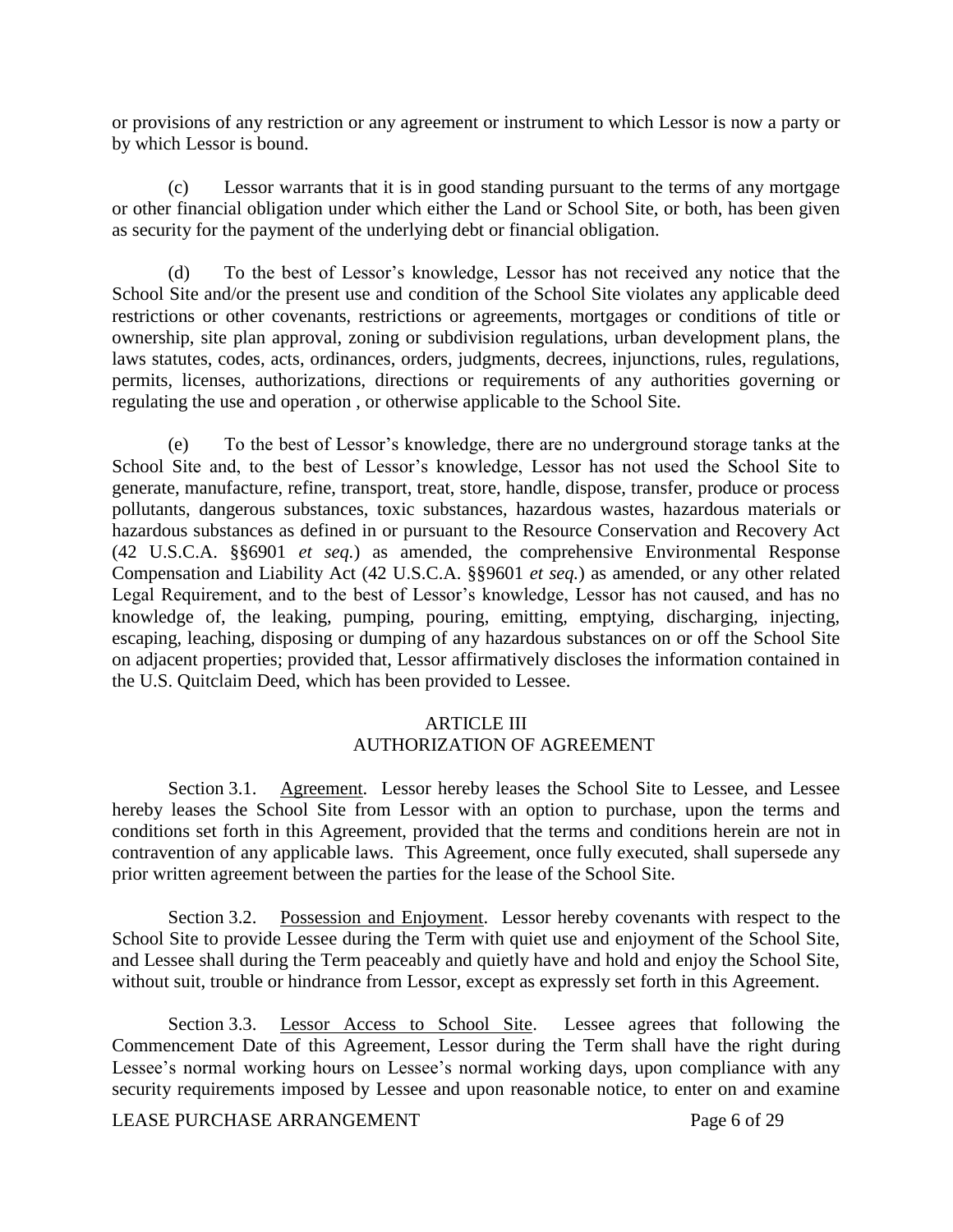and inspect the School Site for the purpose of assuring that the School Site is being properly maintained, preserved and kept in good repair and condition. Lessee further agrees that Lessor shall have such rights of access to the School Site as may be reasonably necessary to cause the proper maintenance of the School Site in the event of failure by Lessee to perform its obligations hereunder, provided that at no time shall Lessor be compelled or required to make any improvements, alterations or additions to the School Site.

# ARTICLE IV

# TERM OF AGREEMENT

Section 4.1. Term. The Term shall commence upon the execution of this Agreement by the Parties after approval of the Department and the PSFA ("Commencement Date") and continue for 22 (twenty-two) years ("Term").

Section 4.2. Termination of Agreement. This Agreement shall terminate upon the occurrence of the first of the following events:

(a) the purchase of the School Site by Lessee pursuant to Article VI of this Agreement;

(b) a default by Lessee and Lessor's election to terminate this Agreement pursuant to Article XI;

(c) a default by Lessor and Lessee's election to terminate this Agreement pursuant to Article XI; or,

(d) if sufficient money is not available to meet any current lease payment.

Section 4.3. Effect of Termination of Agreement. Upon termination of the Agreement:

(a) All unaccrued obligations of Lessee hereunder shall terminate, but all obligations of Lessee that have accrued hereunder prior to such termination shall continue until they are discharged in full, subject to the provisions of Section 22-8B-12.1(C); and subject to NMSA 1978, and of Section 22-2-2(C) NMSA 1978, under which the Department may assume control and management of Lessee's assets and finances, and over the powers and duties of Lessee's governing body designated as a board of finance under Section 22-8B-6(L)(4) NMSA 1978.

(b) If the termination occurs because of the occurrence of a non-appropriation as described in Section 4.2(d) or an Event of Default under Article XI hereof, (i) Lessee's right to possession of the School Site hereunder shall terminate; (ii) Lessee shall, within ninety (90) days thereafter, vacate the School Site; and (iii) if and to the extent Lessee has appropriated funds for payment of Base Rent and Additional Rent payable or for Lessee's use of the School Site during, the period between termination of the Term and the date the School Site is vacated, Lessee shall pay such Base Rent to Lessor or to the other Person entitled thereto, subject to the provisions of Section 22-8B-12.1(C) NMSA 1978 and to the authority of the Department under the provisions of Section 22-2-2(C) NMSA 1978 as set forth hereinabove.

## LEASE PURCHASE ARRANGEMENT Page 7 of 29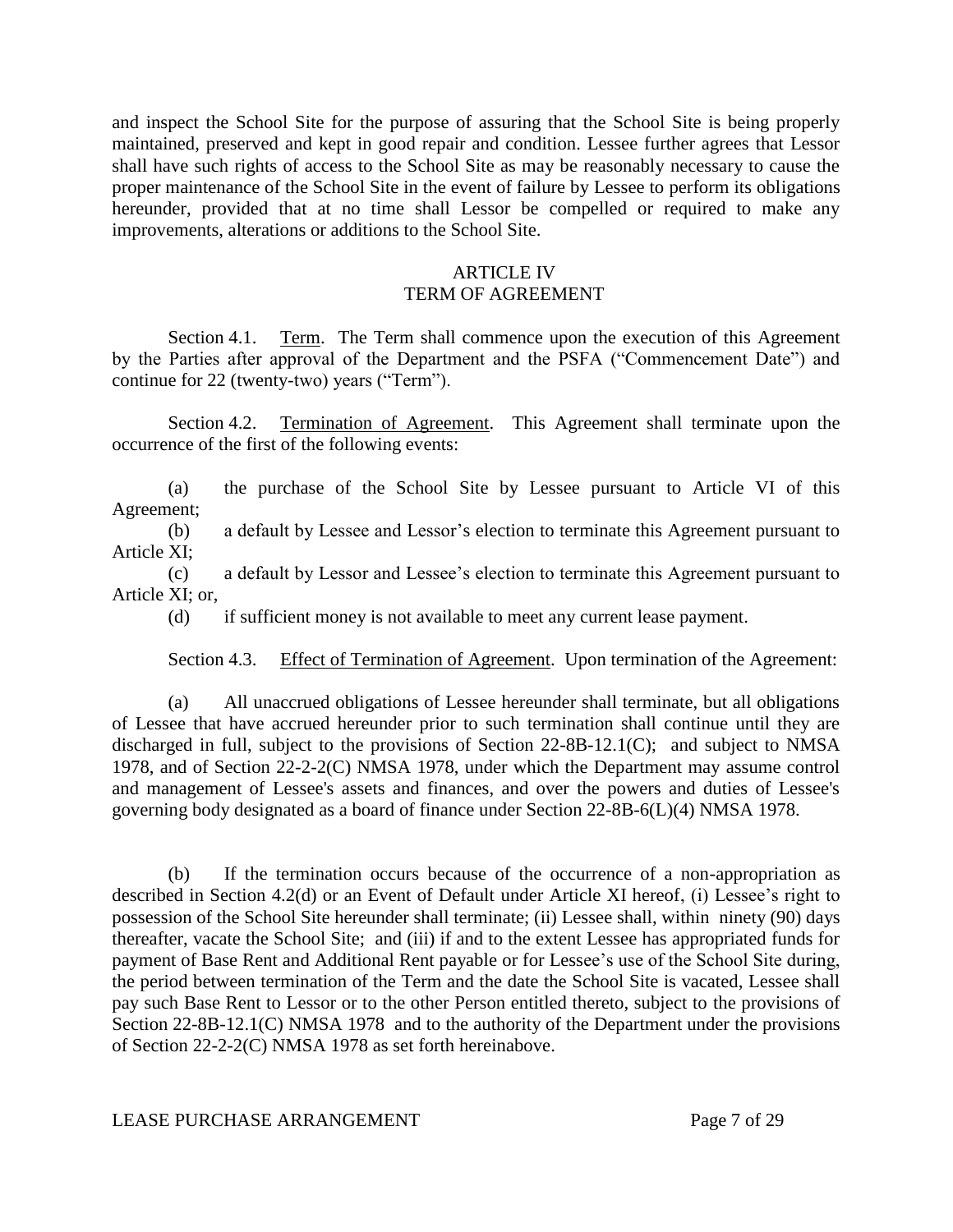(c) Lien on Improvements by Lessee. If the State of New Mexico's or Lessee's funds, above those required for lease payments, are used to construct or acquire Improvements after the Commencement Date, the cost of such Improvements shall constitute a lien on the School Site in favor of Lessee and then, if this Agreement is terminated prior to the final payment and the release of the security interest or the transfer of title, at the option of Lessee: (1) Lessee may foreclose on the real estate lien; or (2) the current market value of the School Site or other real property at the time of termination, as determined by an independent appraisal certified by the New Mexico Taxation and Revenue Department, in excess of the outstanding principal due under this Agreement shall be paid to Lessee. The priority of any such lien shall be determined according to New Mexico law.

Section 4.4 Continuation. Pursuant to Section 22-26A-5(I)(2015) the parties agree that there is no legal obligation for Lessee to continue this Agreement from year to year or to purchase the School Site, in accordance with Section 22-26A-5(I) NMSA 1978.

## ARTICLE V AGREEMENT RENTAL PAYMENTS

## Section 5.1. Agreement Payments.

(a) Lessee agrees to pay Lessor and Lessor agrees to accept as full lease payment for the premises a sum equal to the amounts provided in the "Base Rent Schedule" attached as Exhibit B ("Base Rent"), payable monthly on the first day of the first month following the Commencement Date and each succeeding month throughout the term of the Agreement.

(b) A portion of each payment of Base Rent is paid as, and represents payment of, interest as shown on Exhibit B hereto, which sets forth the principal and interest component of each payment of Base Rent. Upon receipt by Lessor of each payment of Base Rent, Lessor shall apply the amount of each Base Rent payment to principal and interest as shown on Exhibit "B," thereby reducing the purchase price to be paid on the Option Date.

(c) Lessee and Lessor agree that the Base Rent payments, as used in this Section 5.1 hereof, do not include payments for repair, maintenance, operating expenses and the like which are otherwise obligations of Lessee as Operating Expenses under the terms of Section 7.1 of this Agreement.

(d) The Base Rent and other obligations payable by Lessee under this Agreement shall constitute currently appropriated expenditures of Lessee and shall not constitute a debt or multiple fiscal year direct or indirect obligation whatsoever of Lessee or a mandatory charge or requirement against Lessee in any fiscal year (July 1 to June 30) beyond the fiscal year for which such payments have been approved.

Section 5.2. Notwithstanding any other provisions in this Agreement, the parties agree that Lessee's governing body has not pledged, transferred, or granted a security interest in, or assigned to any private third party, public funds, monies, grants, or other distributions received, or to be received, by Lessee from or through the State of New Mexico, for the purpose of

LEASE PURCHASE ARRANGEMENT Page 8 of 29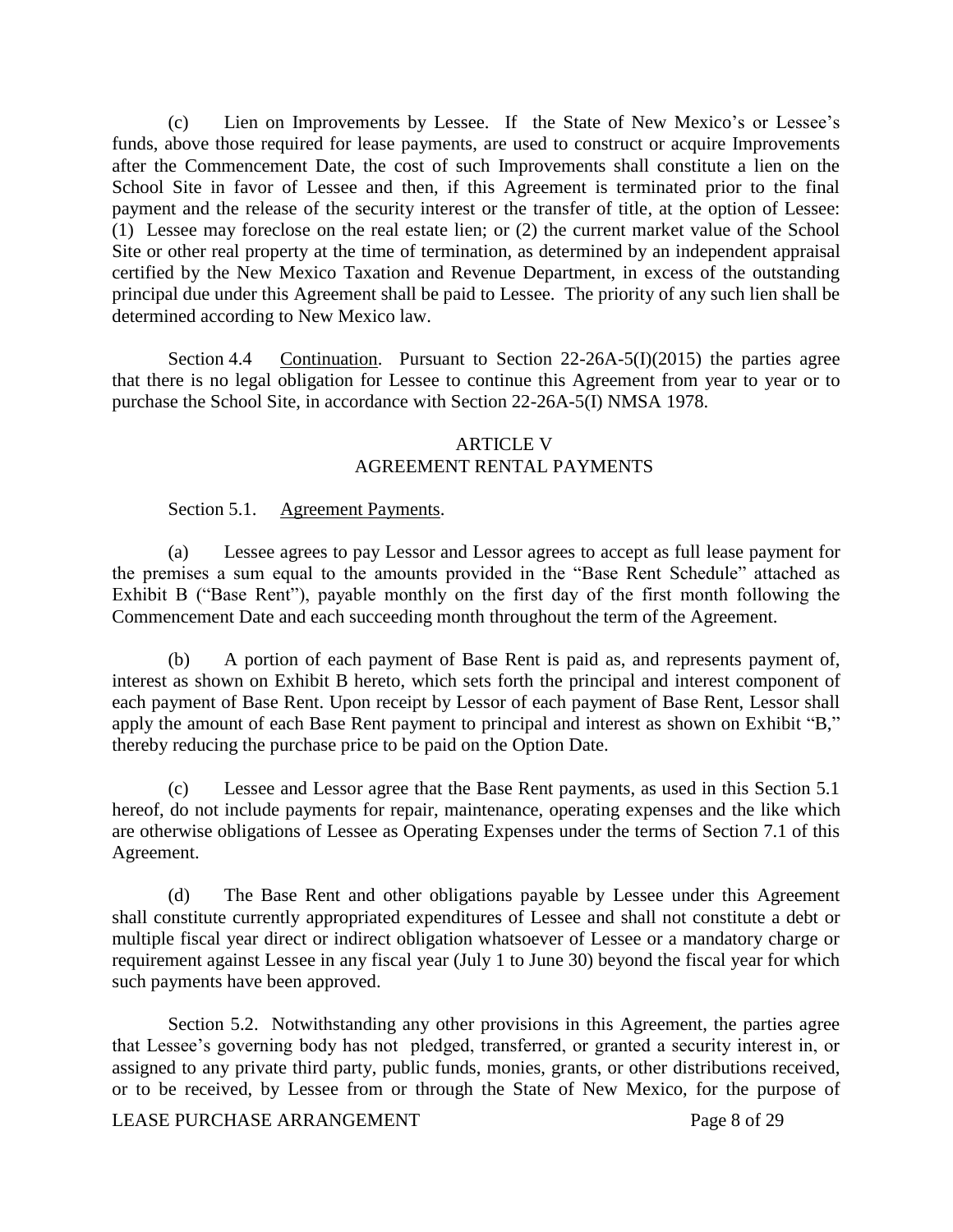securing payment of a third-party debt or full performance on a monetary obligation relative to the acquisition of the School Site through the issuance and sale of educational facility revenue bonds (or conduit bonds) or any other funding mechanism.

# ARTICLE VI CONTINGENT OBLIGATION TO PURCHASE

Section 6.1. Option to Purchase*.* In consideration of the agreements, promises and covenants made in this Agreement, and other good and valuable consideration received, Lessor grants to Lessee the option to purchase the School Site upon the terms and conditions set forth in this Agreement.

Section 6.2. Accelerated Sale and Transfer. Lessee may acquire the School Site at any date ("Option Date") after the Commencement Date. If the sale and transfer of the School Site is not completed on or prior to last day of the Term, the option to purchase shall expire and thereafter and be of no further force or effect.

Section 6.3. Notice of Sale and Transfer. Lessee's election to proceed to sale and transfer of the property on an Option Date must be evidenced by a written notice addressed to Lessor, sent by registered or certified mail to Lessor's office or to any other place designated by Lessor by written notice to Lessee. Such written notice must be given not less than six (6) months before the sale and transfer is to occur, unless such notice period is waived in writing by Lessor.

Section 6.4. Purchase Price on Exercise of Option. The Purchase Price for the School Site shall be \$3,900,000 of principal upon which interest shall accrue at an annual rate of 2.07% per annum, in accordance with the schedule attached hereto as Exhibit "B." Said interest rate does not exceed the maximum permitted by the Public Securities Act, Sections 6-14-1 through 6-14-3 NMSA 1978. The price to be paid by Lessee to Lessor for the School Site on an Option Date shall be the principal balance of the unpaid purchase price as of that Option Date, as set forth in the schedules attached hereto at Exhibit "B," plus any accrued and unpaid interest, plus expenses described in Section 6.5. below ("Purchase Price on Exercise of Option").

Section 6.5. Expenses*.* The Purchase Price on Exercise of Option to be paid to Lessor, as provided above, shall be a net amount to Lessor, and all expenses in connection with the transfer of the School Site, including, but not limited to, title insurance, recording fees, documentary stamps, and all other closing costs, shall be paid by Lessee. The Purchase Price on Exercise of Option shall be paid by Lessee in cash to Lessor concurrently with the conveyance of the School Site by Lessor to Lessee.

Section 6.6. Transfer of Title. Except as provided below, at closing Lessor shall convey the School Site to Lessee free and clear of any mortgage, indenture or other encumbrance. Any such transfer shall be effected by a special warranty deed by Lessor, subject to taxes from the date of the conveyance, and all covenants, conditions and restrictions of record.

#### LEASE PURCHASE ARRANGEMENT Page 9 of 29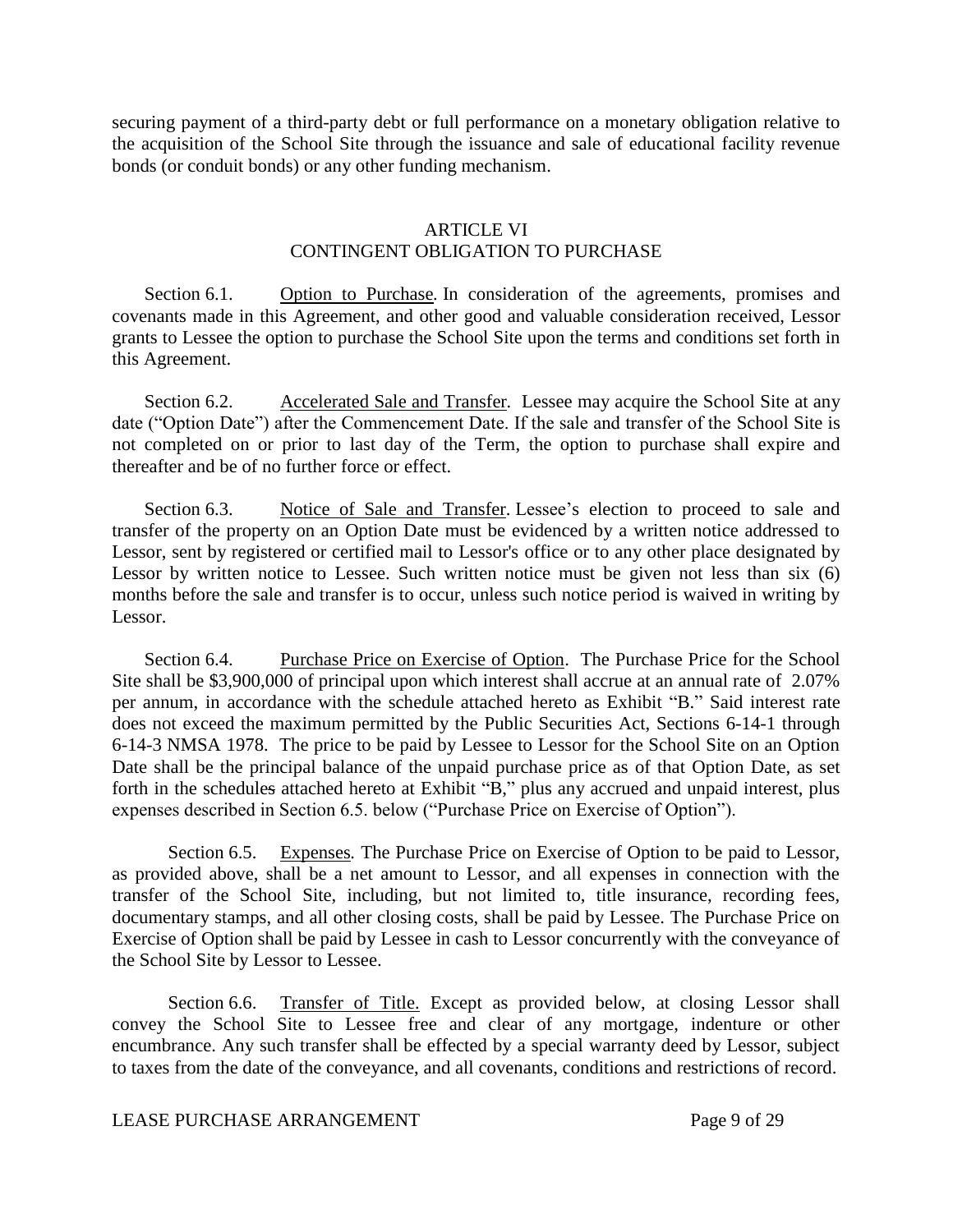Section. 6.7. First Mortgage*.* Lessee's rights under this option are and shall be subject and subordinate to any mortgage (including a consolidated mortgage), indenture or deed of trust constituting a first lien on the School Site, or any part thereof, whether such mortgage, indenture or deed of trust has heretofore been, or may hereafter be, placed upon the School Site to secure an indebtedness to any savings bank, bank, trust company, or other institutional lender, private or public for the purchase or improvement to the School Site, and to any renewal, modification, consolidation, replacement, or extension of any such mortgage or deed of trust. This subordination is limited and relates only to a first mortgage securing an indebtedness that will not on any Option Date exceed the price at which this option may then be exercised on that date, as herein provided. This subordination shall be self-operative and no further instrument of subordination shall be required. Lessee shall, nevertheless, execute and deliver, from time to time, any instrument and certificate affirming and confirming such subordination that Lessor may reasonably request. Lessor will cause any such mortgage or deed of trust to contain provisions requiring the holder of the indebtedness secured by mortgage or deed of trust to mail to Lessee by registered mail, addressed to Lessee at its office as set forth in this Agreement, a copy of each notice of breach of covenant, default, or foreclosure given by the holder or the trustee under such mortgage or deed of trust to Lessor. Lessee may, upon receiving notice of breach of covenant, default, or foreclosure under any such mortgage or deed of trust as herein provided exercise the Option at the option price as defined in Section 6.4 hereof.

Section 6.8. Performance of Agreement*.* The right to exercise this option is conditioned upon the faithful performance by Lessee of all its covenants, conditions, and agreements under this Agreement, and the payment by Lessee of all Base Rent and other special payments as provided in this Agreement to the date of the completion of the purchase of the School Site by Lessee.

Section 6.9. Adjustments. Adjustments and proration of taxes, water rents, insurance premiums, and similar items shall be made as of the date of the closing of title, in accordance with the practice approved by the parties.

Section 6.10. Security Deposit*.* The parties stipulate that no security deposit was paid by Lessee as part of this Agreement and none is required.

Section 6.11. Priority*.* This option shall be a covenant running with the land described above, and no conveyance, transfer, easement, or encumbrance of such land shall defeat or adversely affect this option.

Section 6.12. Assignment of Option, Binding Effect*.* Lessee may not assign this option to another charter school, school district, the State of New Mexico or one of its institutions, instrumentalities or other political subdivisions without the prior written approval of Lessor, without cost to Lessee, and with all of the rights and benefits of its predecessor in interest being transferred to the assignee. Such consent shall not be unreasonably withheld; provided that any costs associated with such assignment, including without limitation any amounts owed pursuant to the terms of the U.S. Quitclaim, shall be paid by assignee. Failure of assignee to pay such amounts shall be a reason for Lessor to reasonably withhold consent. Any assignment of this option shall be subject to the provisions of Section 22-26A-5(K) NMSA 1978.

LEASE PURCHASE ARRANGEMENT Page 10 of 29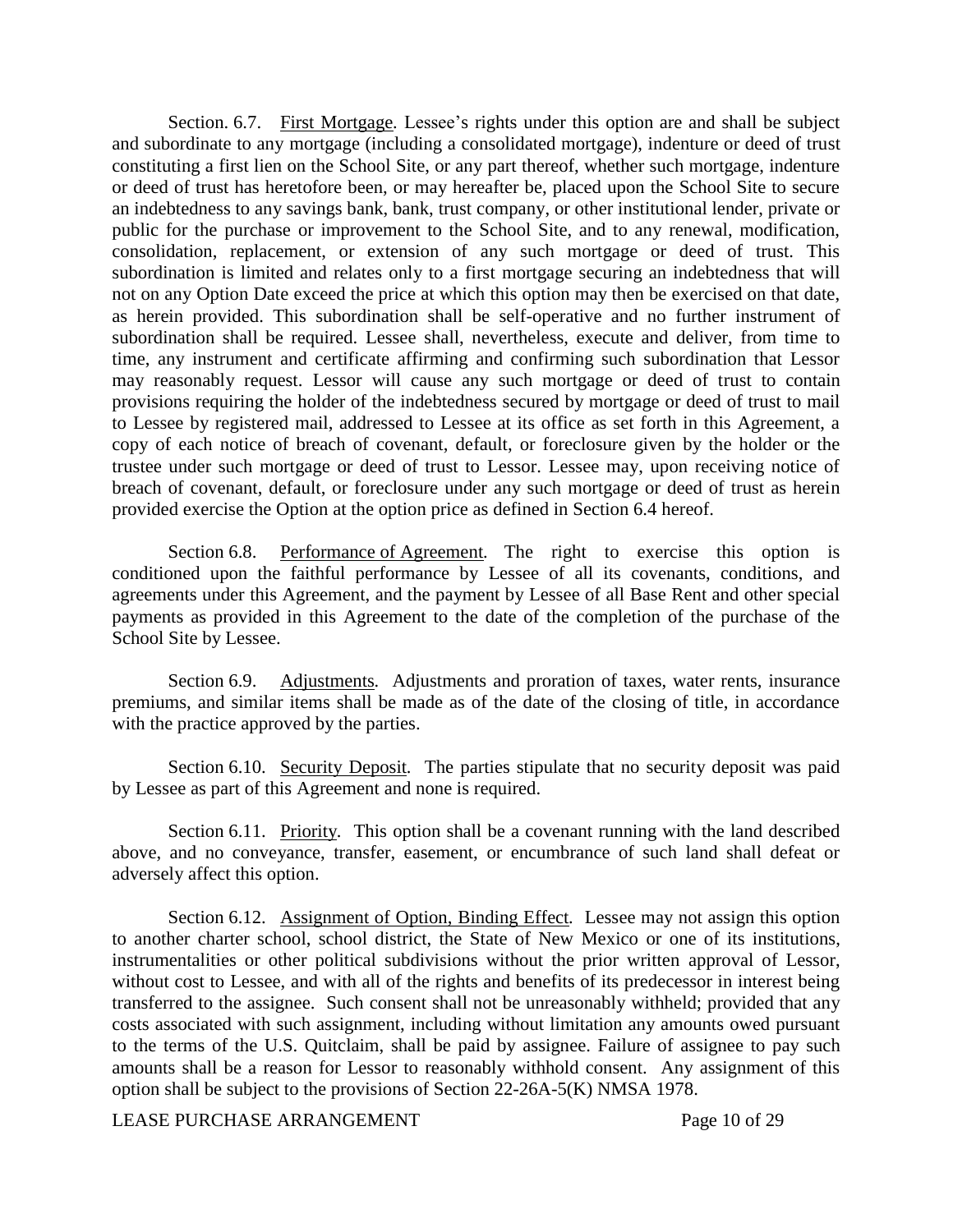Section 6.13. Prepayment. The amounts due under this Agreement are subject to prepayment at the option of Lessee without the payment of a premium upon determination to pre-pay by Lessee's Governing Council. Beginning after the Commencement Date, the parties may proceed to closing on purchase at any time without assessment of costs, expenses or penalties.

#### ARTICLE VII

# MAINTENANCE AND INSURANCE

Section 7.1. Maintenance and Facility Costs. Lessee shall at all times during the Term maintain, preserve and keep the School Site in good repair, working order and condition, and shall from time to time make all repairs, replacements and improvements necessary to keep the School Site in such condition. This Agreement is intended to be and shall be construed consistently with it being an absolute net lease with Lessee paying all expenses related to the School Site, including without limitation, (i) the cost of insurance premiums for insurance deemed necessary or desirable in Lessor's reasonable discretion; (ii) the cost of compliance with all applicable laws, including without limitation, applicable historic preservation laws; (iii) the cost of taxes, utility charges, maintenance, upkeep, and repair costs including routine repair and replacement of roof, structural components, HVAC, and carpet and/or tile; (iv) the cost of compliance all covenants, conditions and restrictions running with the land, including without limitation, those contained in the U.S. Quitclaim; and (iv) all other costs associated with operation, repair and maintenance of the School Site (collectively, "Operating Expenses"). Portions of Operating Expenses may be, at Lessor's option, paid by Lessee directly to the third parties who are owed certain amounts, such as insurance companies, taxing authorities, utility companies.

Section 7.2. Removal of Improvements. Subject to the provisions of Section 4.3.c. and 9.3 hereof, Lessee hereby agrees and covenants with Lessor that any and all alterations, additions, and improvements, except moveable furniture, equipment, portable or modular buildings and such other items of personal property that are removable from the wall, ceiling and floor surfaces without causing damage to such surfaces, shall become a permanent part of the School Site at the termination of this Agreement, if not removed by Lessee. Lessee agrees that if such alterations, additions or improvements are removed at the termination hereof, it will repair or restore the area of such surface, if removal of Lessee's personal property creates an unsightly condition, by capping any electrical outlets and concealing any surface areas where personal property, such as counters or shelving, may have been stabilized by attachment to such surfaces. If removal requires Lessee to repair and restore any area of the School Site, it shall be completed in accordance with the covenants contained in the U.S. Quitclaim Deed.

Section 7.3. Lessee's Insurance Obligations.

(a) Liability Insurance. Beginning upon the Commencement Date, Lessee shall procure and maintain or cause to be carried and maintained in full force and effect during the term of this Agreement and any extension thereof at Lessee's sole cost and expense and as additional rent above the Base Rent hereunder, such public liability insurance covering bodily

LEASE PURCHASE ARRANGEMENT Page 11 of 29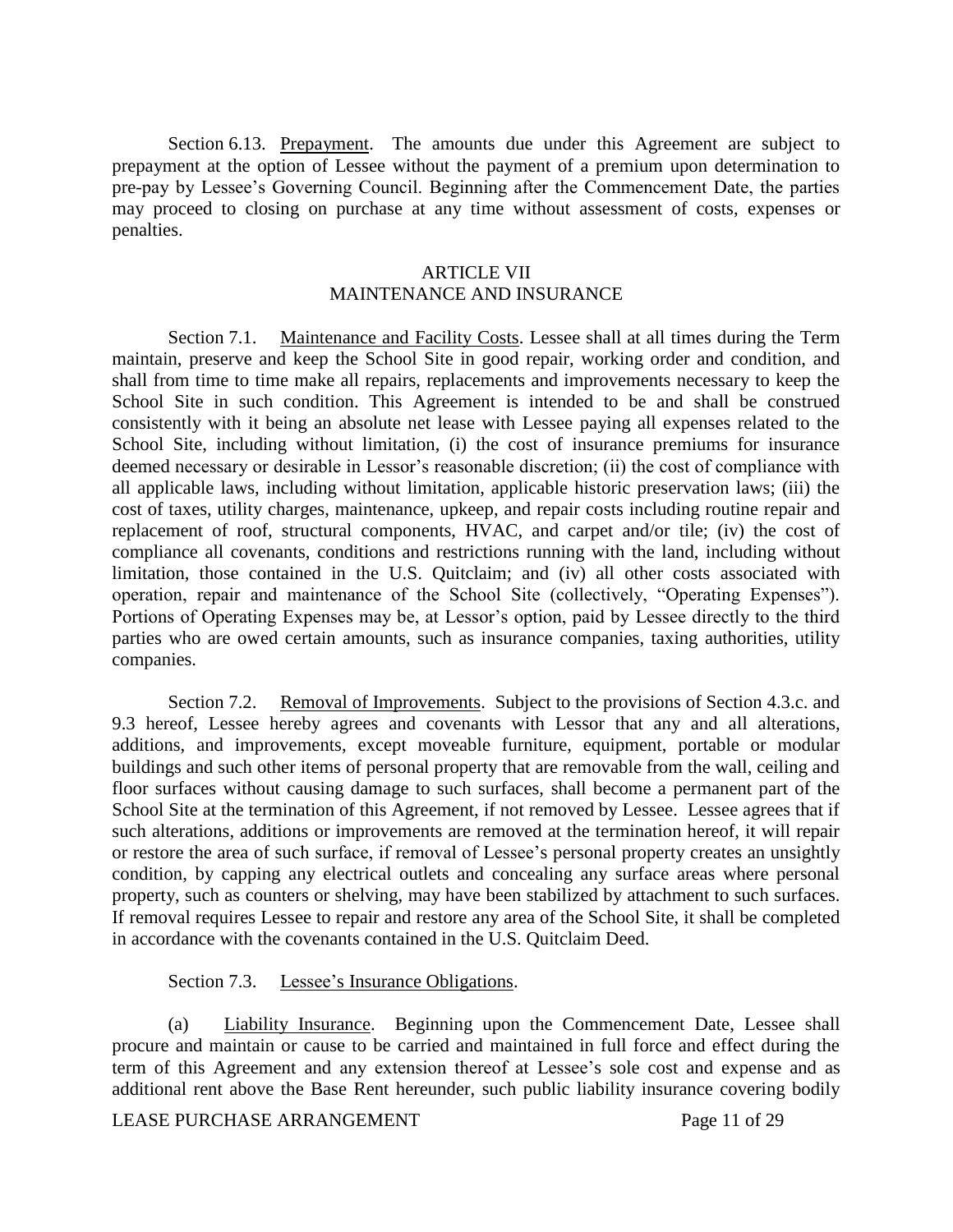injury, disease, illness or death and property damage liability, as is available from and provided by the New Mexico Public Schools Insurance Authority ("NMPSIA") or its successor with limits of coverage not less than \$300,000 for each person for all past and future medical and medicallyrelated expenses arising out of a single occurrence and \$400,000 in the aggregate for all claims other than medical or medically-related expenses arising out of a single occurrence, and \$100,000 for each accident for property damage liability for the benefit of both Lessee and Lessor as protection against all liability claims arising from activities on the School Site, causing Lessor to be named as an additional-named insured on such policy of insurance, and delivering a copy thereof to Lessor upon the commencement of the term of this Agreement. Lessee shall adjust such minimum coverage limits annually or as necessary to conform to the minimum coverage limits required for local public bodies pursuant to Sections 41-4-19 and 41-4-20 NMSA 1978, and Sections 22-29-1 through 22-29-11 NMSA 1978. Lessee understands and agrees that Lessor may carry its own insurance related to the School Site.

(b) Property Insurance. Subject to the availability of such coverage from NMPSIA, Lessee shall also carry and maintain or cause to be carried and maintained in full force and effect during the term of this Agreement and any renewal thereof, at Lessee's sole cost and expense, fire and extended coverage insurance upon the School Site, including all buildings, alterations, additions and improvements in an amount equal to their replacement values. Lessor and lending institution(s) of record shall be named as additional insureds and loss payees on the Property Insurance Policy and shall be provided with a copy of this policy annually on the anniversary date of the Policy. In the event that the School Site should be destroyed or substantially damaged in whole or in part, and such loss is covered by fire and extended coverage insurance, Lessee shall have the option to either continue this Agreement and use the insurance proceeds to replace or repair the School Site and on Lessor's behalf, or terminate this Agreement and tender to the Lessor all such insurance proceeds attributable to the loss or damage to the School Site. If for any reason Lessee is prohibited by law or regulation from carrying such insurance, Lessor may obtain such insurance, and Lessee shall pay the premiums of such insurance as Operating Expenses.

Section 7.4. Worker's Compensation Insurance. If required by state law as of the Commencement Date, Lessee shall carry worker's compensation insurance covering all of its respective employees on, in, near or about the School Site and upon request, shall furnish certificates to the Lessor evidencing such coverage.

Section 7.5. Liens. Except as contemplated by Section 6.7, neither Lessee or Lessor shall directly or indirectly, create, incur, assume or suffer to exist any mortgage, pledge, lien, charge, encumbrance or claim on or with respect to the Improvements, other than the respective rights of Lessor and Lessee as herein provided. Except as otherwise expressly provided in this Article, Lessor and Lessee shall promptly, at its own expense, take such action as may be necessary to discharge or remove any such mortgage, other than existing mortgages or subsequent mortgages as agreed to by the parties in writing, pledge, lien, charge, encumbrance or claim if the same shall arise at any time, during the respective party's control of the School Site and each party shall reimburse the other for any expense incurred by it in order to discharge or remove any such mortgage, pledge, lien, charge, encumbrance or claim which arose during the control of the School Site. Nothing herein shall limit Lessor's right to refinance or restructure

LEASE PURCHASE ARRANGEMENT Page 12 of 29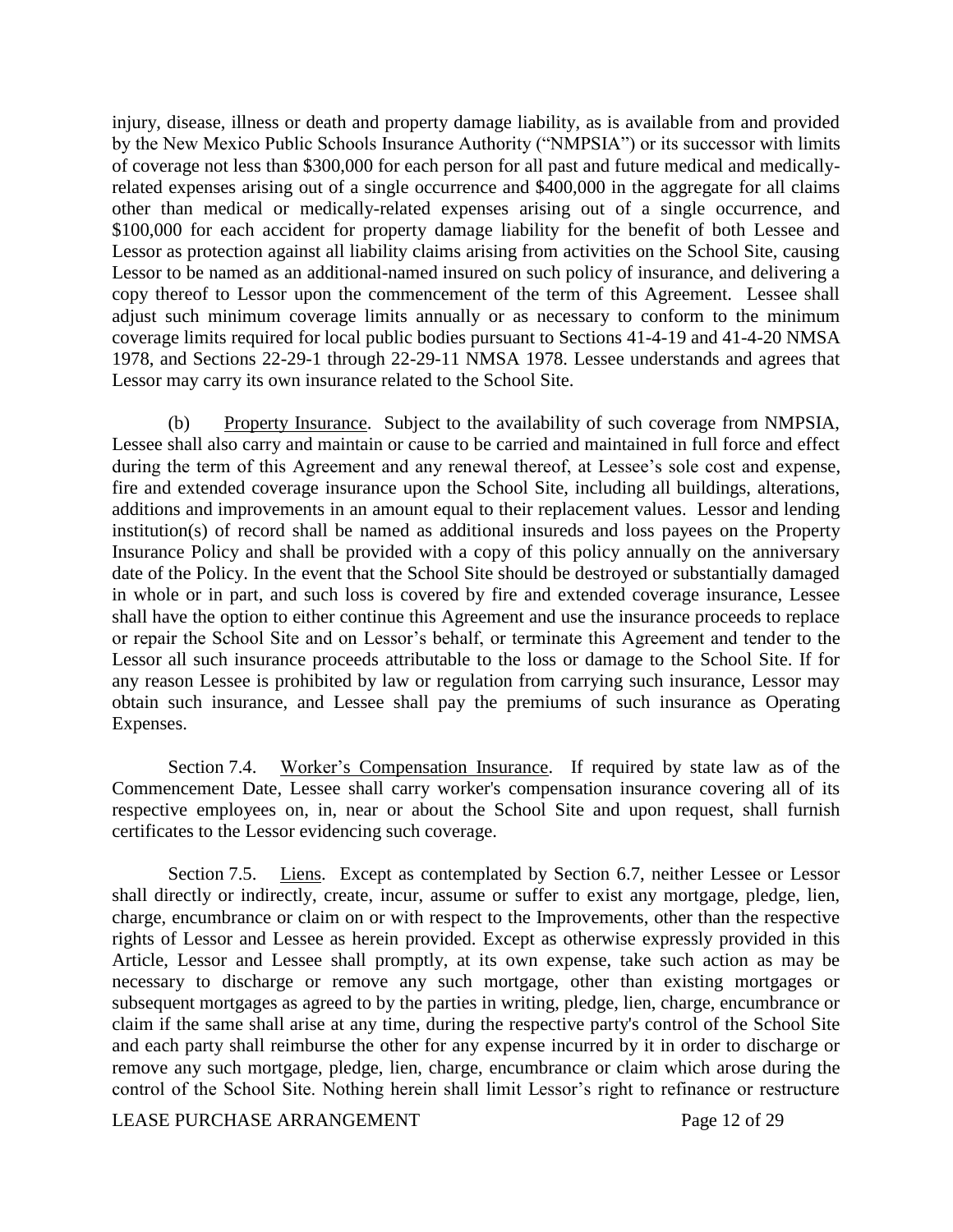debt against the School Site or the Improvements, however, no refinance or restructure shall impair Lessee's rights under the terms of this Agreement. Lessee covenants and agrees to execute and deliver, upon demand, such further reasonable instrument or instruments subordinating this Lease to the lien of any mortgage or mortgages as shall be desired by Lessor and any mortgagees or proposed mortgagees, provided such documents contain commercially reasonable non-disturbance agreements. Lessor shall, within 30 days of refinancing or restructuring provide notification to Lessee with certification from the financial institution that this Agreement does not violate any term or condition of the restructured or refinanced obligation and Lessor shall pay for any of Lessee's costs associated with said refinancing.

### ARTICLE VIII CONDEMNATION; USE OF NET PROCEEDS

Section 8.1. Condemnation. In the event that all or any portion of the School Site or Improvements are condemned by any governmental body or agency under power of eminent domain or is sold under threat of condemnation to any public body prior to purchase of the School Site by Lessee, Lessor shall be entitled to all compensation awarded, less an amount equal to Lessee's principal payments made to date in accordance with Article VI., plus the value of any improvements placed on the School Site by Lessee pursuant to Section 9 below, which portions of the compensation awarded shall be paid to Lessee.

Section 8.2. Condemnation of Other Property Owned by Lessee. Lessee shall be entitled to the Net Proceeds of any condemnation award or portion thereof made for destruction of, damage to or taking of its property not included in the School Site. Lessor agrees that Lessee shall have the option, upon written notice to Lessor, to enter an appearance and defend in any condemnation action as to both the School Site and the Improvements, and upon such election, Lessor shall not be obligated to provide a defense as to the Improvements, but may do so at Lessor's sole expense. In consideration for such option granted in this paragraph, Lessee agrees not to enter into any settlement agreement as to the condemnation award to be paid for the taking or partial taking of the Improvements without Lessor's prior consent, which consent shall not be unreasonably withheld.

# ARTICLE IX LESSEE'S IMPROVEMENTS, EQUIPMENT AND WARRANTIES

Section 9.1. Improvements to School Site. Lessee or Lessor, at the respective party's own expense or as otherwise agreed to by the parties, may remodel, or make additions, modifications or improvements to, the School Site, provided that (i) such remodeling, modifications and additions (A) shall be consistent with the a Long Term Capital Improvement Plan as defined in 9.2; (B) shall be made only after obtaining consent by the other party as evidenced by a formal vote of the respective board, which consent shall not be unreasonably withheld. Consent for Lessee to make improvements may not be withheld by Lessor in the event that the improvements are required to comply with any state, federal or local standards applicable to the School Site, including those required under the U.S. Quitclaim Deed; (x) shall not in any way damage the School Site as it existed prior thereto; (y) shall conform to the covenants and restrictions as set forth in the U.S. Quitclaim Deed; and (z) shall become part of

LEASE PURCHASE ARRANGEMENT Page 13 of 29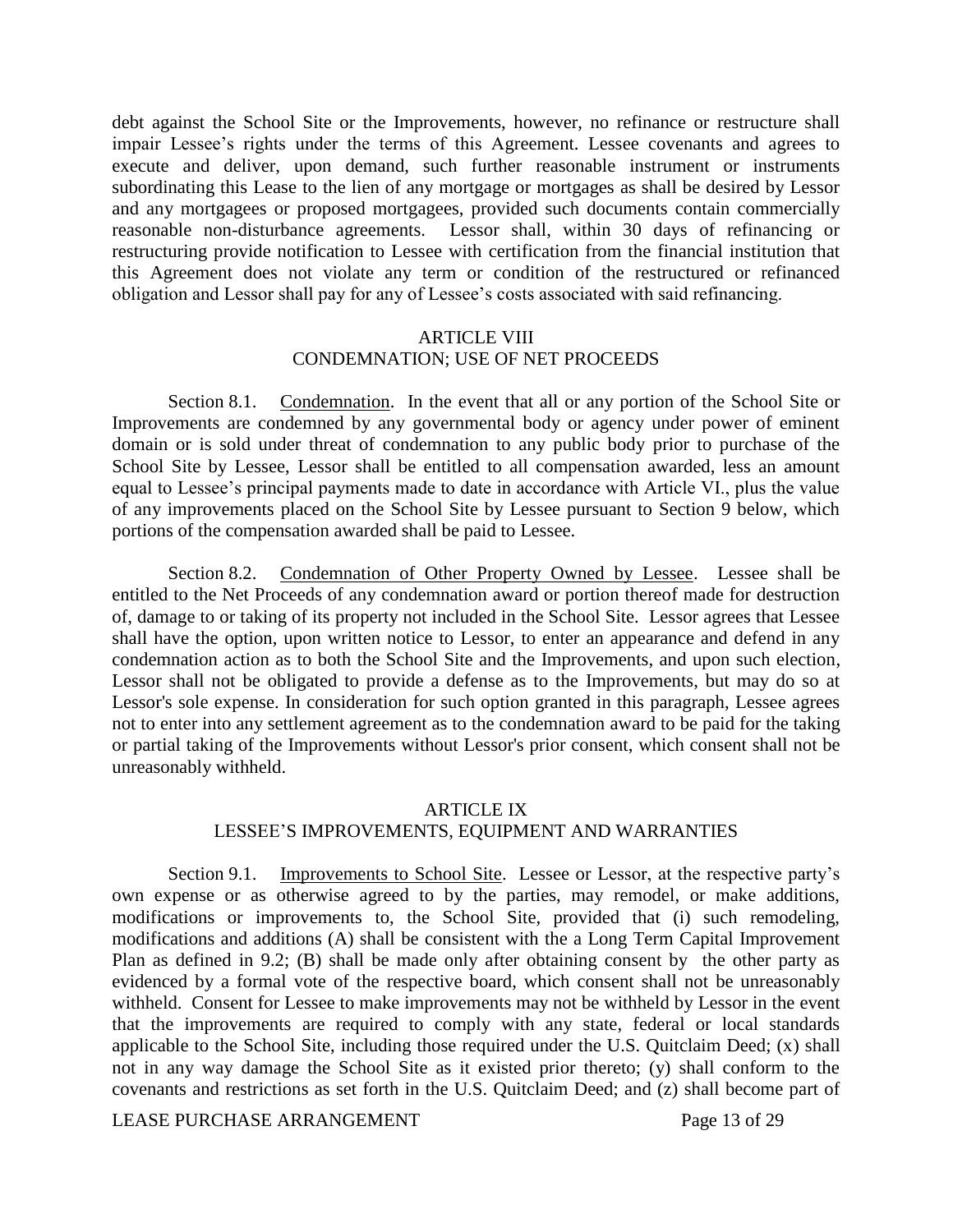the School Site, subject to the provisions of Section 9.4; (ii) the value of the School Site after such remodeling, modifications and additions shall be at least as great as the value of the School Site prior thereto; and (iii) the School Site, after such remodeling, modifications and additions, shall continue to be used as provided in and shall otherwise be subject to the terms of this Agreement. If Lessee makes and pays for improvements to the School Site, there shall be no additional financial obligations to Lessee without written approval by the Department, in accordance with Section 22-26A-5(L) NMSA 1978.

Section 9.2 Long Term Capital Improvement Plan. Within 12 (twelve) months of executing this Agreement the parties shall develop and approve by vote of the respective boards a Long Term Capital Improvement Plan ("Plan"). The Plan shall, at a minimum, be consistent with the Lessee's five-year facilities plan as the term is used by the PSFA.

Section 9.3. Installation of Lessee's Equipment. Lessee may at any time and from time to time in its sole discretion and at its own expense, install items of movable machinery, standard office partitions, railings, doors, gates, counters, cabinets, lighting fixtures, signs and such other furnishings and equipment as may in Lessee's judgment be necessary for its purposes in or upon the School Site. All such items shall remain the sole property of Lessee, in which Lessor shall have no interest, and may be modified or removed by Lessee at any time provided that Lessee shall repair and restore any and all damage to the School Site resulting from the installation, modification or removal of any such items upon termination of this Agreement for any reason other than purchase of the School Site by Lessee. Nothing in this Agreement shall prevent Lessee from purchasing items to be installed pursuant to this Section under a conditional sale or lease purchase contract, or subject to a vendor's lien or security agreement, as security for the unpaid portion of the purchase price thereof, provided that no such lien or security interest shall attach to any part of the School Site.

Section 9.4. Warranties. Upon acceptance and purchase of the School Site by Lessee pursuant to Article VI hereof, Lessor shall assign to Lessee, all of its interest, if any in all warranties and guarantees or other contract rights against architects, builders, contractors, subcontractors, suppliers, materialmen or manufacturers for the School Site, express or implied, issued on or applicable to the School Site, and Lessor hereby authorizes Lessee to obtain the customary services furnished in connection with such warranties and guarantees at Lessee's expense. Lessee's sole remedy for the breach of such warranties and guarantees shall be against the provider of such work, service, equipment or materials made to or on the School Site and not against Lessor, nor shall such matter have any effect whatsoever on the rights of the Lessor with respect to this Agreement, including the right to receive full and timely payments hereunder.

Section 9.5. Disclaimer of Warranties. Upon acceptance of the School Site by Lessee, Lessor makes no warranty or representation except as stated in Section 2.2, either express or implied, as to the value, design, condition, merchantability or fitness for any particular purpose or fitness for the use contemplated by Lessee of the School Site, or any other representation or warranty with respect to the School Site. In no event shall Lessor be liable for any incidental, indirect, special or consequential damage in connection with or arising out of this Agreement or the existence, furnishing, functioning or Lessee's use of any portion of the Improvements provided for in this Agreement.

LEASE PURCHASE ARRANGEMENT Page 14 of 29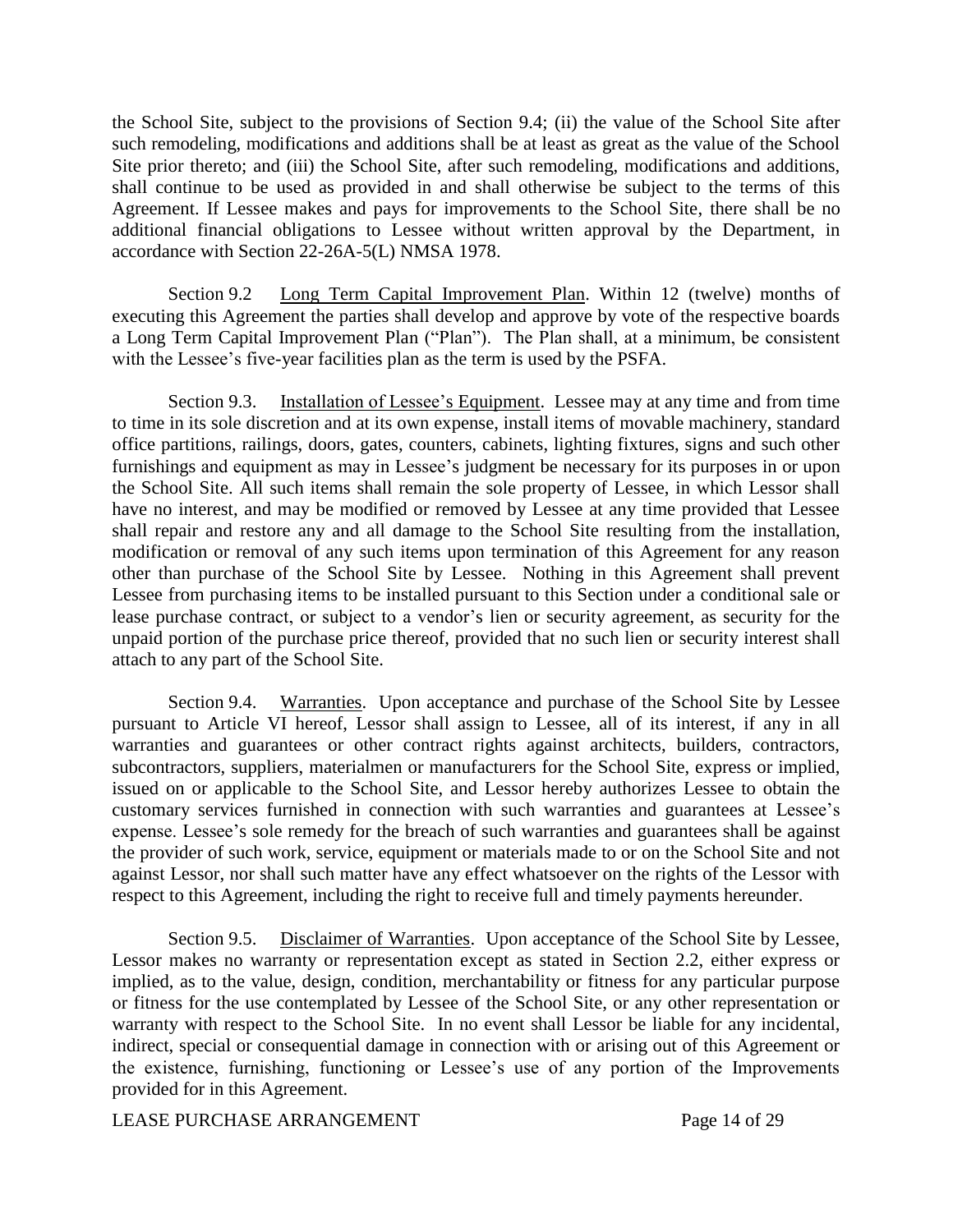Section 9.6 Compliance with Covenants. Anything to the contrary in this Agreement notwithstanding, Lessee is subject to and shall comply with all covenants, conditions and restrictions related to the School Site, including without limitation, the historical preservation covenants contained in the U.S. Quitclaim Deed.

#### ARTICLE X

#### ASSIGNMENT, SUBLEASING, MORTGAGING AND SELLING

Section 10.1. Assignment. Subject to the other provisions of this Agreement, neither party shall assign its interests in this Agreement without the prior written consent of the other party which consent shall not be unreasonably withheld or delayed. Any consent by a party to any assignment shall not operate as consent to any further assignment, and any further assignment shall be subject to the prior written consent of the other party in accordance with the provisions of this Section 10.1. Unless otherwise agreed, no assignment permitted hereunder shall relieve a party from liability for the performance of its obligations under this Agreement for the remainder of the then current term.

Notwithstanding any other provision in this Agreement, with the prior approval of Lessor, which shall not unreasonably be withheld, this Agreement is assignable, without cost to Lessee and with all of the rights and benefits of its predecessor in interest being transferred to the assignee, to: (1) a school district or charter school; or (2) the State of New Mexico or one of its institutions, instrumentalities or other political subdivisions, all in accordance with Section 22- 26A-5(K) NMSA 1978. If covenants contained in the U.S. Quitclaim Deed require payments to the United States because of such assignment, Lessor shall be justified in withholding consent to assign unless the transferee of this Agreement is obligated to pay such amounts.

Nothing in Section 10.1 herein shall be deemed to prohibit, limit or restrict Lessee's ability to enter into joint powers agreements for shared use of the School Site, provided that each party to such agreement is a "public agency" as defined in the Joint Powers Agreement Act, Sections 11-1-1 through 11-1-7 NMSA 1978, and that both public agencies are authorized by their legislative or other governing bodies to jointly exercise any power common to the contracting parties as provided by law.

Section 10.2. Restriction on Mortgage or Sale of School Site by Lessee. Prior to closing on the purchase of the School Site, Lessee shall not mortgage, sell or otherwise transfer or convey the School Site or any portion thereof without the written consent of Lessor, which consent shall not be unreasonably withheld or delayed. If covenants contained in the U.S. Quitclaim Deed require payments to the United States because of such mortgage, sale, assignment, transfer or conveyance, Lessee shall pay all such amounts due. If Lessee does not pay all such amounts, such failure shall be a reason for Lessor to reasonably withhold consent.

Section 10.3. Title. Upon the purchase of the School Site by Lessee pursuant to Article VI of this Agreement, Lessor shall transfer its interest in the School Site to Lessee by standard form special warranty deed, free and clear of any encumbrances, except those specifically accepted by Lessee, which include those imposed by the U.S. Quitclaim Deed.

LEASE PURCHASE ARRANGEMENT Page 15 of 29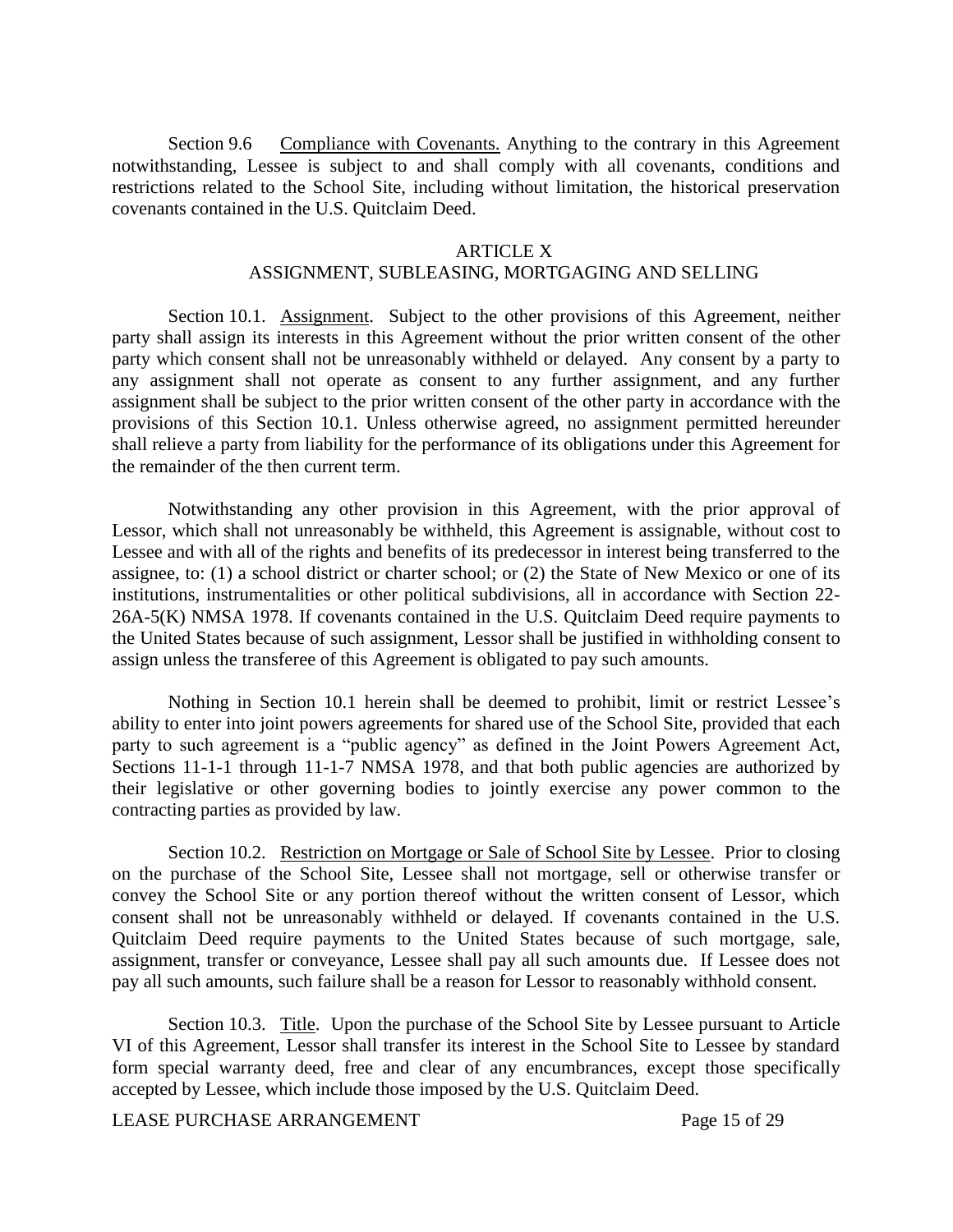# ARTICLE XI EVENTS OF DEFAULT AND REMEDIES

Section 11.1. Events of Default Defined. The following shall be "Events of Default" under this Agreement and the terms "Event of Default" and "Default" shall mean, whenever they are used in this Agreement, with respect to the School Site, any one or more of the following events:

(a) Failure by Lessee to make any payments under this Agreement as and when due, except where sufficient money is not available to meet any current lease payment;

(b) Failure by Lessor or Lessee to observe and perform any covenant, condition or agreement (other than as described in Section 11.1(a)) on its part to be observed or performed, for a period of thirty days after written notice specifying such failure and requesting that it be remedied has been given by the nondefaulting party unless the nondefaulting party shall agree in writing to an extension of such time prior to its expiration; provided, however, if the failure stated in the notice cannot be corrected within the applicable period, the nondefaulting party will not unreasonably withhold its consent to an extension of such time if corrective action is instituted by the defaulting party within the applicable period and diligently pursued until the default is corrected.

(c) The filing by Lessor or Lessee of a voluntary petition in bankruptcy, or failure by Lessor or Lessee promptly to lift any execution, garnishment or attachment of such consequence as would impair the ability of Lessor or Lessee to carry on its operations at the School Site, or adjudication of Lessor or Lessee as a bankrupt, or assignment by Lessee for the benefit of creditors, or the entry by Lessee into an agreement of composition with creditors, or the approval by a court of competent jurisdiction of a petition applicable to Lessor or Lessee in any proceedings instituted under the provisions of the federal Bankruptcy Act, as amended, or under any similar acts which may hereafter be enacted.

(d) Lessee's failure to comply with covenants, conditions and restrictions applicable to the School Site.

Section 11.2. Remedies on Default. Whenever any Event of Default shall have happened and be continuing, Lessor may, without any further demand or notice, take one or any combination of the following remedial steps:

(a) Terminate this Agreement and give notice to Lessee to vacate the School Site within one-hundred twenty days (120) days from the date of such notice.

(b) Lease all or any portion of the School Site.

(c) Recover from Lessee: (i) to the extent the recovery thereof is permitted by law, the fair rental value of the use of the School Site during any period beyond the thirtieth  $(30<sup>th</sup>)$  day following the occurrence of the Event of Default; and (ii) Base Rent, to the extent amounts for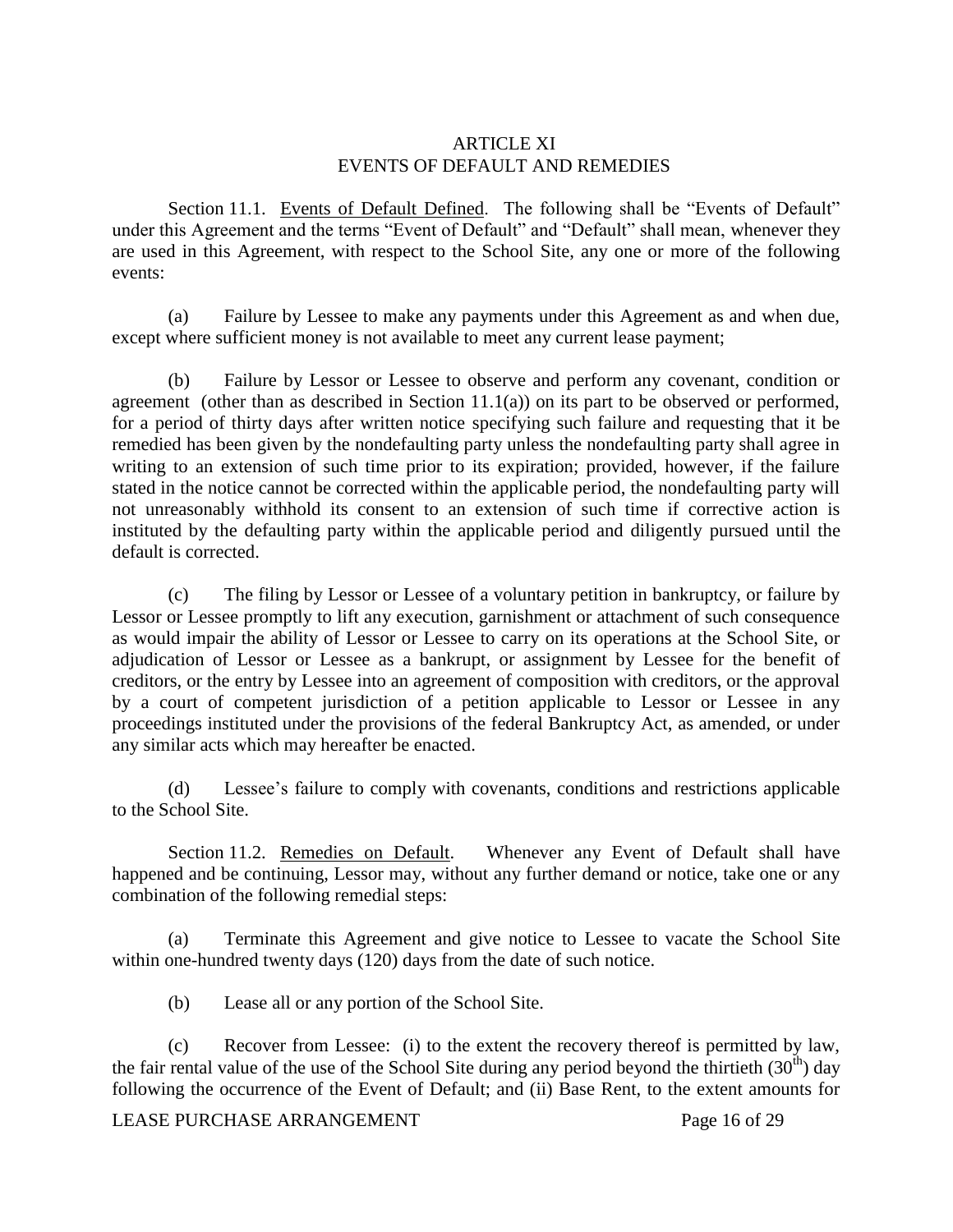such Base Rent have been specifically appropriated in accordance with the provisions hereof, which would otherwise have been payable by Lessee hereunder during the remainder, after Lessee vacates the School Site, of the Fiscal Year in which such Event of Default occurs.

(d) Take whatever action at law or in equity may appear necessary or desirable to enforce its rights in and to the School Site under this Lease.

Section 11.3. Force Majeure. The provisions of Sections 11.1 and 11.2 are subject to the following limitations: if by reason of *force majeure* Lessee or Lessor is unable in whole or in part to carry out its obligations under this Agreement, Lessor or Lessee shall not be deemed in default during the continuance of such inability or during any other delays which are a direct consequence of the *force majeure* inability. The term *"force majeure*" as used herein shall mean, without limitation, the following: acts of God; strikes, lockouts or other industrial disturbances; acts of public enemies; orders or restraints of any kind of the government of the United States of America or any of its departments, agencies or officials, or any civil or military authority other than Lessee or Lessor; insurrections; riots; earthquakes; fires; storms; drought; floods; explosions; breakage or accident to machinery, transmission pipes or canals; or any other cause or event not reasonably within the control of Lessor or Lessee and not resulting from the negligence of the party claiming a force majeure event. Lessor and Lessee agree, however, to remedy with all reasonable dispatch the cause or causes preventing them from carrying out their respective obligation under this Agreement; provided that the settlement of strikes, lockouts and other industrial disturbances shall not be required if in the judgment of the party raising the defense of *force majeure*, acceding to the demands of the person or persons creating the strike, lockout or industrial disturbance, would be injurious to such party.

Section 11.4. Remedies Cumulative. The above-provided rights and remedies to which either party is entitled hereunder are cumulative, and not exclusive, of all other rights and remedies to which a party may be entitled in the event of breach or threatened breach by a party in default of any of the terms, conditions and provisions contained herein.

Section 11.5. No Additional Waiver Implied by One Waiver. The failure, neglect or omission of a non-defaulting party to terminate this Agreement for any breach or default shall not be deemed a consent by the non-defaulting party of such breach or default and shall not stop, bar or prevent the non-defaulting party from thereafter terminating this Agreement, either for such violation of for prior or subsequent violation of any covenant hereof. In the event any agreement contained in this Agreement should be breached by either party and thereafter waived by the other party, such waiver shall be limited to the particular breach so waived and shall not be deemed to waive any other breach hereunder.

Section 11.6. Dispute Resolution. The parties shall endeavor to resolve all disputes arising as to this Agreement by mediation before a mutually agreed mediator the cost of which shall be shared by the parties. In the event mediation is unsuccessful, arbitration in accordance with the terms of this Section shall be used to resolve any and all claims, disputes or disagreements arising under this Agreement, except for (i) matters requiring immediate exigent relief, including without limitation unlawful detainer; and (ii) all claims by either party which

LEASE PURCHASE ARRANGEMENT Page 17 of 29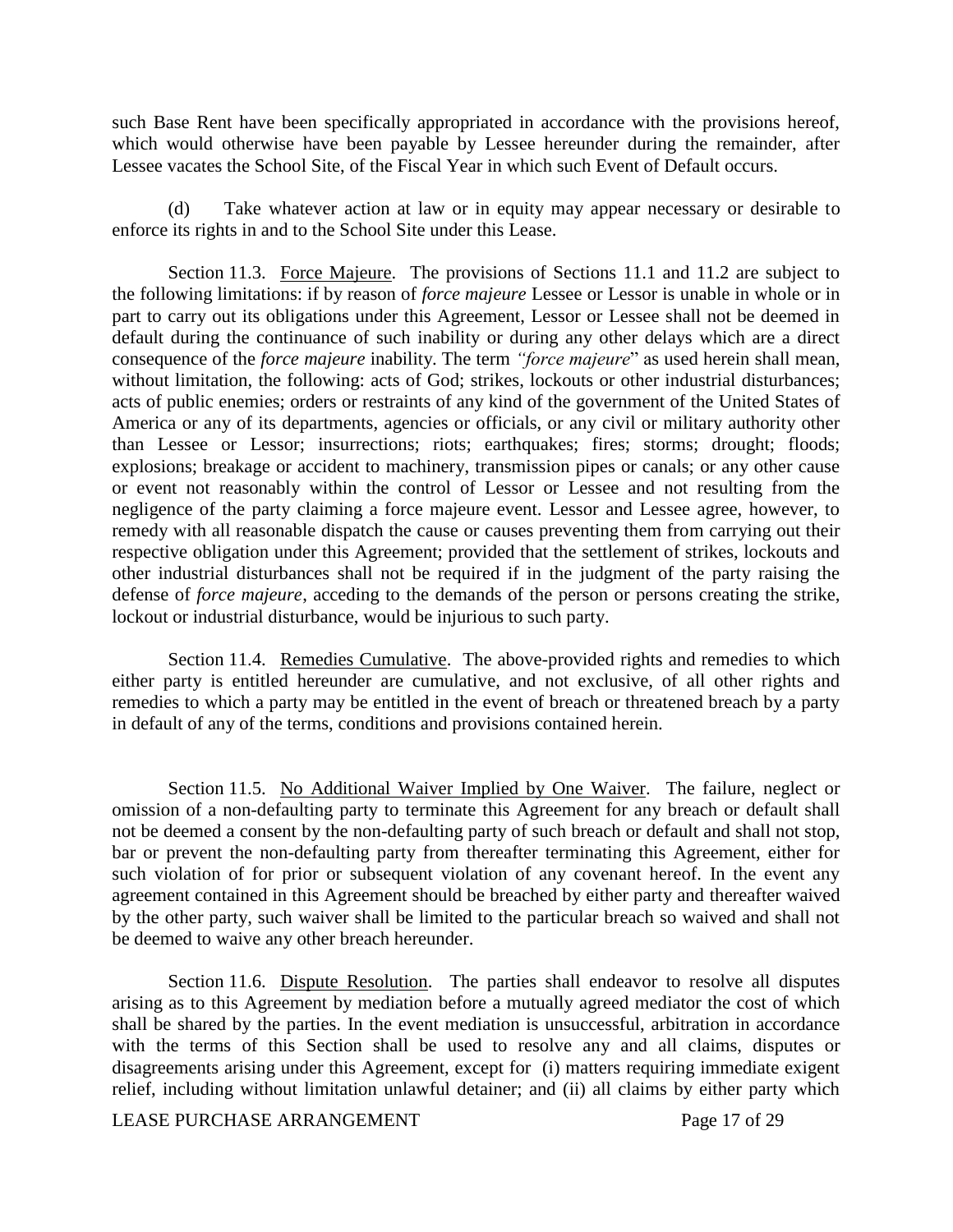(a) seek anything other than enforcement of rights under this Agreement, or (b) are primarily founded upon matters of fraud, willful misconduct or any other allegations of tortious action, and seek the award of punitive or exemplary damages, which disputes shall be resolved by suit filed in the Second Judicial District Court, Bernalillo County, New Mexico, the decision of which court shall be subject to appeal pursuant to applicable law. The parties hereby agree to conduct themselves in strict, full, complete and timely accordance with the terms of this Section.

(a) Any dispute to be arbitrated pursuant to the provisions of this Section shall be determined by binding arbitration before a single arbitrator (the "Arbitrator") under the auspices of the Commercial Arbitration Rules of the American Arbitration Association ("AAA"). Such arbitration shall be initiated by either party, within thirty days after either party sends written notice (the "Arbitration Notice") of a demand to arbitrate by registered or certified mail to the other party and to AAA. The Arbitration Notice shall contain a description of the subject matter of the arbitration, the dispute with respect thereto, the amount involved, if any, and the remedy or determination sought. The parties may agree on the selection of an Arbitrator.

(b) The arbitration shall be conducted in the greater Albuquerque or Bernalillo County metropolitan area and, unless otherwise agreed by the parties must be completed within 180 days. Any party may be represented by counsel or other authorized representative. In rendering a decision, the Arbitrator shall determine the rights and obligations of the parties according to the substantive and procedural laws of New Mexico and the terms and provisions of this Agreement. The decision shall be conclusive and binding, and it may thereafter be confirmed as a judgment by the Second Judicial District Court, Bernalillo County, New Mexico in accordance with the New Mexico Uniform Arbitration Act. The Arbitrator may award injunctive relief. The Arbitrator may award costs, including without limitation, attorneys' fees, and expert and witness costs, to the prevailing party, if any as determined by the Arbitrator in his or her discretion. A party shall be determined by the Arbitrator to be the prevailing party if its proposal for the resolution of the dispute in the discretion of the Arbitrator was closest to that adopted by the Arbitrator.

### ARTICLE XII TITLE

Section 12.1. Title to School Site. During the Term, legal title to the School Site shall be in Lessor.

Section 12.2. Public Property. Upon approval of this Agreement by the Department and execution of this Agreement by the parties pursuant to the Public School Lease Purchase Act, the School Site shall be considered to be a public property pursuant to Section 22-26A-5.1(B) NMSA 1978.

#### ARTICLE XIII HAZARDOUS MATERIALS LAWS

Section 13.1. Compliance with all Hazardous Materials Laws. As of the Commencement Date, Lessee, shall at all times keep and maintain the School Site in compliance

LEASE PURCHASE ARRANGEMENT Page 18 of 29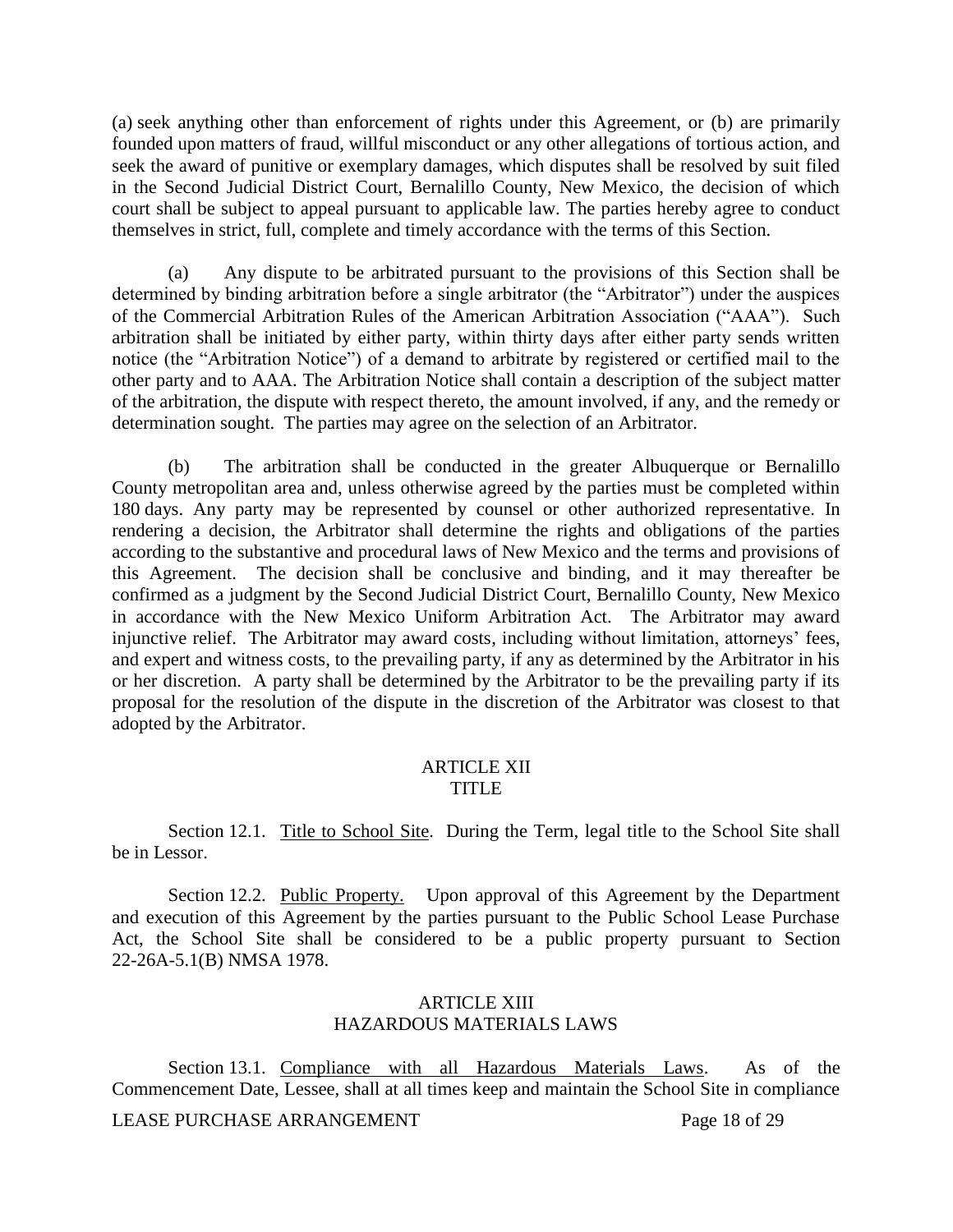with and shall not cause or permit the School Site or any activities conducted thereon to be in violation of any federal, state or local law, ordinance or regulation relating to commercial or industrial hygiene, environmental safety or the environmental conditions on, under or about the School Site, including, but not limited to, air, soil, subsurface and ground water conditions. Neither party shall permit any subtenant or other occupant of the School Site, except in accordance with applicable Hazardous Materials laws as hereinafter defined, to use, generate, manufacture, store, produce, release, discharge, dispose of or otherwise permit the presence of, on, under or about the premises or transport to or from the School Site any explosives (flammable or otherwise), radioactive materials, pollutants, contaminants, hazardous wastes, hazardous air pollutants, toxic substances or related materials, including, without limitation, any substances defined as or included in the definition of "hazardous substances," "hazardous wastes," "hazardous materials," "hazardous pollutants" or "toxic substances" under any applicable federal or state laws or regulations (collectively referred to hereinafter as "Hazardous Materials"). Hazardous materials shall include petroleum products. Upon request of either party, the other party will prepare and provide such reports as will evidence compliance by the party with Hazardous Materials laws, and which will evidence that the School Site and the uses thereon are in compliance with Hazardous Materials Laws. Either party shall immediately advise the other party in writing of its discovery of or receipt of notice of (i) any and all enforcement, cleanup, removal or other governmental or regulatory actions instituted, completed or threatened pursuant to any applicable federal, state or local laws, ordinances, regulations, orders or publications relating to any Hazardous Materials affecting the School Site ("Hazardous Materials Laws"); (ii) any use, generation, manufacture, production, release, discharge, storage or disposal of Hazardous Materials, or substantial threat of any of the foregoing, on, under or about the School Site; (iii) all claims made or threatened by any third party against a party or the School Site relating to damage, contribution, cost recovery compensation, loss or injury resulting from any Hazardous Materials (the matters set forth in clauses (i) and (iii) above are hereinafter referred to as "Hazardous Materials Claims"); and (iv) any occurrence or condition on any property adjoining or in the vicinity of the School Site that could cause the School Site to be subject to any restrictions on the ownership, Completion, transferability or use of the premises under any Hazardous Materials Law.

Section 13.2. Lessee's Responsibility. Upon the Effective Date, Lessee shall be solely responsible to pay or otherwise satisfy any claim, written notice or demand, penalty, fine, settlement, loss, damage, cost, expense or liability made against Lessor or Lessee directly or indirectly arising out of or attributable to the violation by Lessee of any Hazardous Materials Law, orders, written notice or demand of governmental authorities, or the use, generation, manufacture, storage, release, threatened release, discharge, disposal, production, abatement or presence of Hazardous Materials on, under or about the premises including, without limitation: the costs of any required or necessary investigation, repair, cleanup or detoxification of the School Site, and the preparation and implementation of any closure, abatement, containment, remedial or other required plan and shall to the extent allowable by law applicable to public schools, indemnify Lessor and hold Lessor harmless from any such claim, demand, penalty, fine, settlement, loss, damage, cost, expense or liability subject to the limitations and waivers contained in the New Mexico Tort Claims Act and any insurance coverage issued pursuant thereto. Lessee shall comply with all covenants, conditions and restrictions related to Hazardous

LEASE PURCHASE ARRANGEMENT Page 19 of 29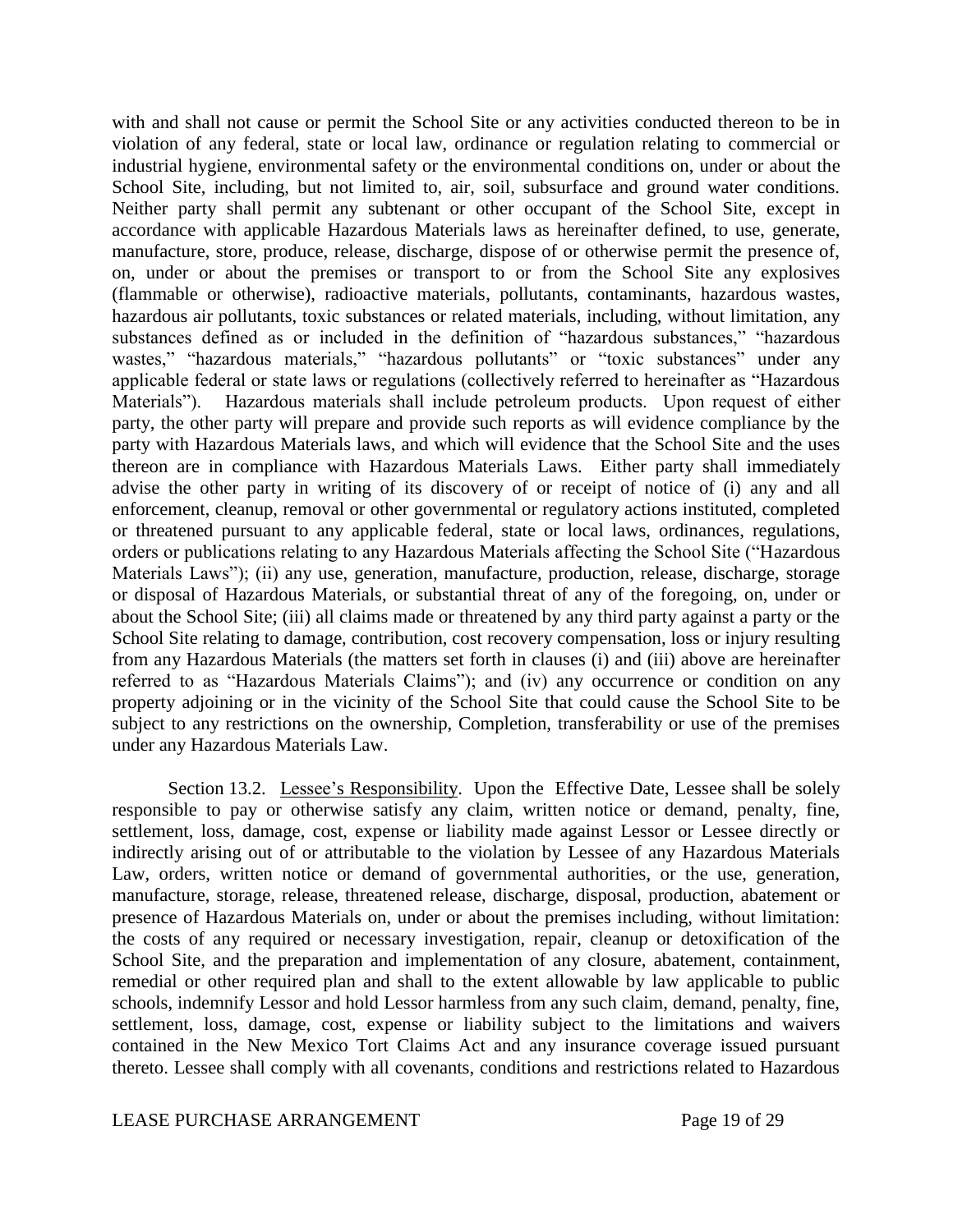Materials and environmental conditions, including without limitation, all covenants contained in the U.S. Quitclaim Deed.

Section 13.3. Remedial Action Required. Without the other party's prior written consent, which shall not be unreasonably withheld, a party shall not take any remedial action in response to the presence of any Hazardous Materials on, under, or about the School Site, nor enter into any settlement agreement, consent decree, or other compromise in response to any Hazardous Materials claim, which remedial action, settlement, consent or compromise might, in the other party's reasonable judgment, impair the value of party's fee interest in the School Site; provided, however, that prior consent shall not be necessary in the event that: (i)(A) the presence of Hazardous Materials on, under, or about the School Site either poses an immediate threat or is of such a nature that an immediate remedial response is necessary; or (B) any delay in taking such remedial action would result in the imposition of periodic or daily fines; and (C) such action is required by government order; and (ii) it is not possible to obtain the other party's consent before taking such action; provided that in such event notice shall be given as soon as practicable of any action so taken. Each party agrees not to withhold its consent, where such consent is required hereunder, if either (i) a particular remedial action is ordered by a court of competent jurisdiction, or (ii) the party establishes to the reasonable satisfaction of the other party that there is no reasonable alternative to such remedial action that would result in less impairment to the value of the party's interest in the School Site.

Section 13.4. Survival of Lessee's Obligations and Liabilities. Lessee's obligations and liabilities hereunder with respect to Hazardous Materials Claims arising from Lessee's actions shall survive the expiration or other termination of this Agreement.

# ARTICLE XIV LIMITATION OF LIABILITY

Section 14.1. Limitation of Liability. Neither party shall be liable for special or consequential damages arising from a breach of this Agreement.

## ARTICLE XV ADMINISTRATION PROVISIONS

Section 15.1 Notices. All notices required under this Agreement shall be in writing, signed by the party or agent sending them, and (i) delivered personally, (ii) sent by registered or certified mail, (iii) sent by a recognized overnight express mail carrier, or (iv) sent by facsimile, if a copy is sent by one of methods (i), (ii) or (iii) as soon as practicable thereafter, addressed to Lessor or Lessee, as the case may be, at the following addresses (or such other addresses as either party may give by notice conforming with this Section 15.1), and such notices shall be effective on the date of receipt thereof.

LEASE PURCHASE ARRANGEMENT Page 20 of 29 Lessor: Amy Biehl High School Foundation c/o Margaret L. Meister Lessee: Amy Biehl High School  $123\,4^{\text{th}}$  St. SW Albuquerque, NM 87102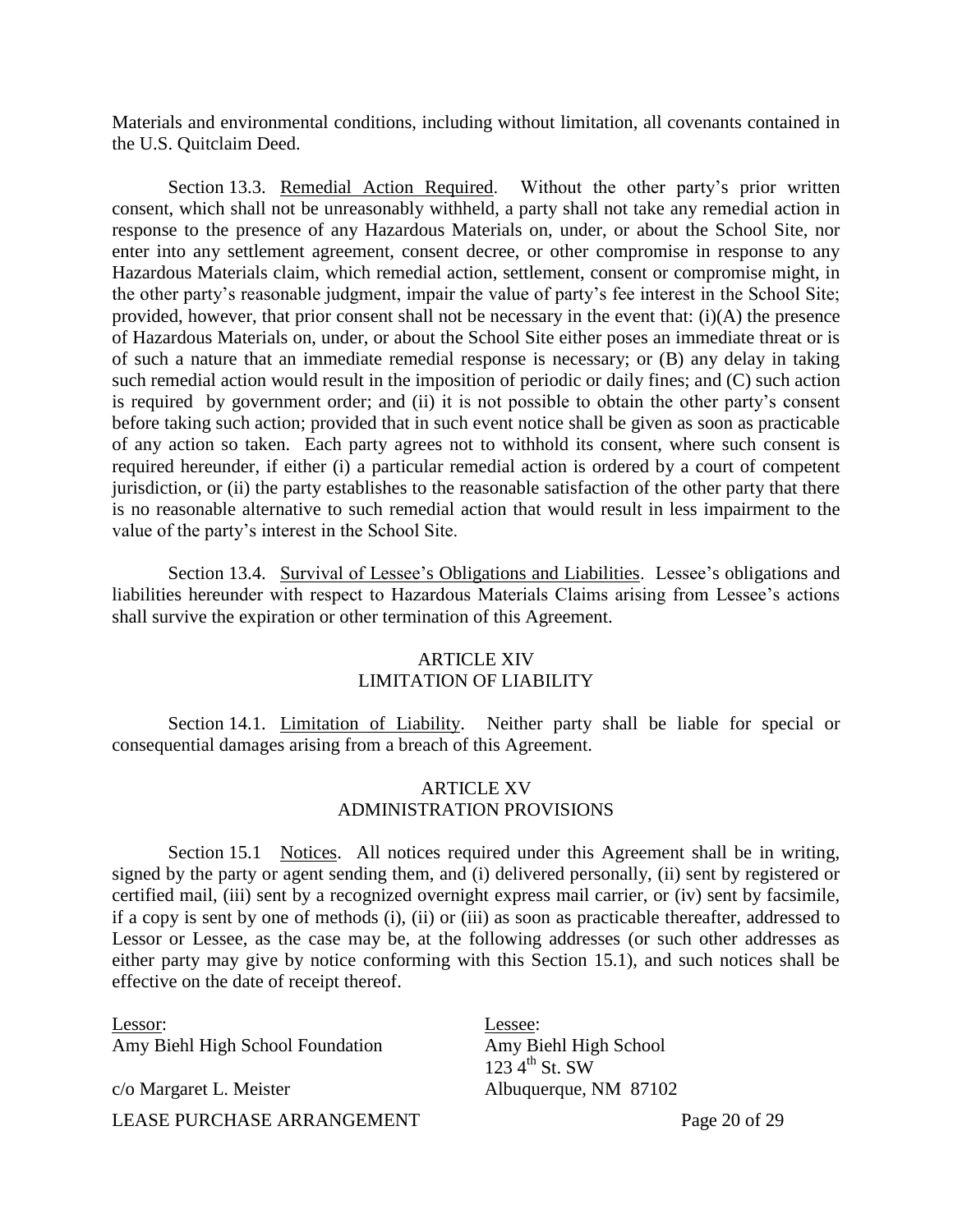*Modrall Sperling, P.A.*  P.O. Box 2168 Albuquerque, NM 87103-2168 Phone: (505) 848-1800 Fax: (505) 848-9271

Phone: (505) 299-9409 Fax: (505) 299-9493

Section 15.2 Binding Effect. This Agreement shall inure to the benefit of and shall be binding upon Lessor and Lessee and their respective administrators, successors and assigns.

Section 15.3. Severability. In the event any provision of this Agreement shall be held invalid or unenforceable by any court of competent jurisdiction, such holding shall not invalidate or render unenforceable any other provision hereof.

Section 15.4. Amendments, Changes and Modifications. This Agreement may be amended or any of its terms modified only by a written amendment authorized and executed by both Lessee and Lessor.

Section 15.5. Further Assurances and Corrective Instruments. Lessor and Lessee agree that they will, if necessary, execute, acknowledge and deliver, or cause to be executed, acknowledged and delivered, such supplements hereto and such further instruments as may reasonably be required for carrying out the expressed intention of this Agreement.

Section 15.6. Execution in Counterparts. This Agreement may be simultaneously executed in several counterparts, each of which shall be an original and all of which shall constitute but one and the same instrument.

Section 15.7. Applicable Law. This Agreement shall be governed by and construed in accordance with the laws of the State of New Mexico, with regard to conflicts of laws rules.

Section 15.8. Lessor and Lessee Representatives. Whenever under the provisions of this Agreement the approval of Lessor or Lessee is required, or Lessor or Lessee is required to take some action at the request of the other, such approval of such request may be given for Lessor by a Lessor Representative and for Lessee by a Lessee Representative, and any party hereto shall be authorized to rely upon any such approval or request.

Section 15.9. Integration. This Agreement contains all of the agreements of Lessee and Lessor respecting the subject matters hereof, and all prior negotiations are merged herein.

Section 15.10. Captions. The captions or headings in this Agreement are for convenience only and in no way define, limit or describe the scope or intent of any provisions or Sections of this Agreement.

Section 15.11. Business Days. If the day upon which any action required by this Agreement shall fall on a Saturday, Sunday or banking holiday, then such actions shall be deemed timely if made or taken on the next succeeding business day.

# LEASE PURCHASE ARRANGEMENT Page 21 of 29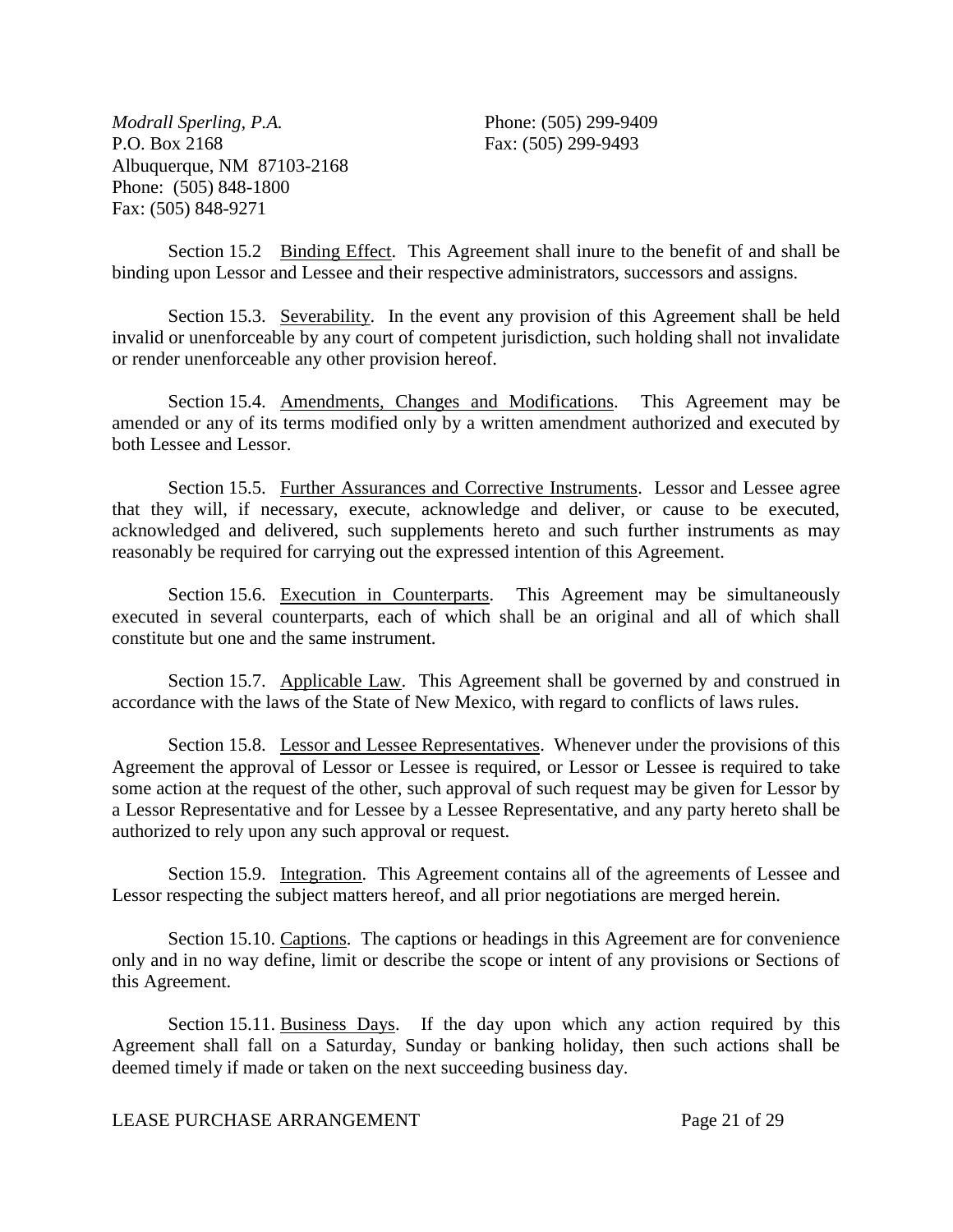Section 15.12. Administrative Approval. In accordance with Section 22-26A-4(B) NMSA 1978, the parties to this Agreement acknowledge that they have obtained prior written approval from the Department prior to executing this Agreement. A copy of said approval is attached to this Agreement as Exhibit "F".

> *Remainder of Page Intentionally Left Blank Signature Pages to follow*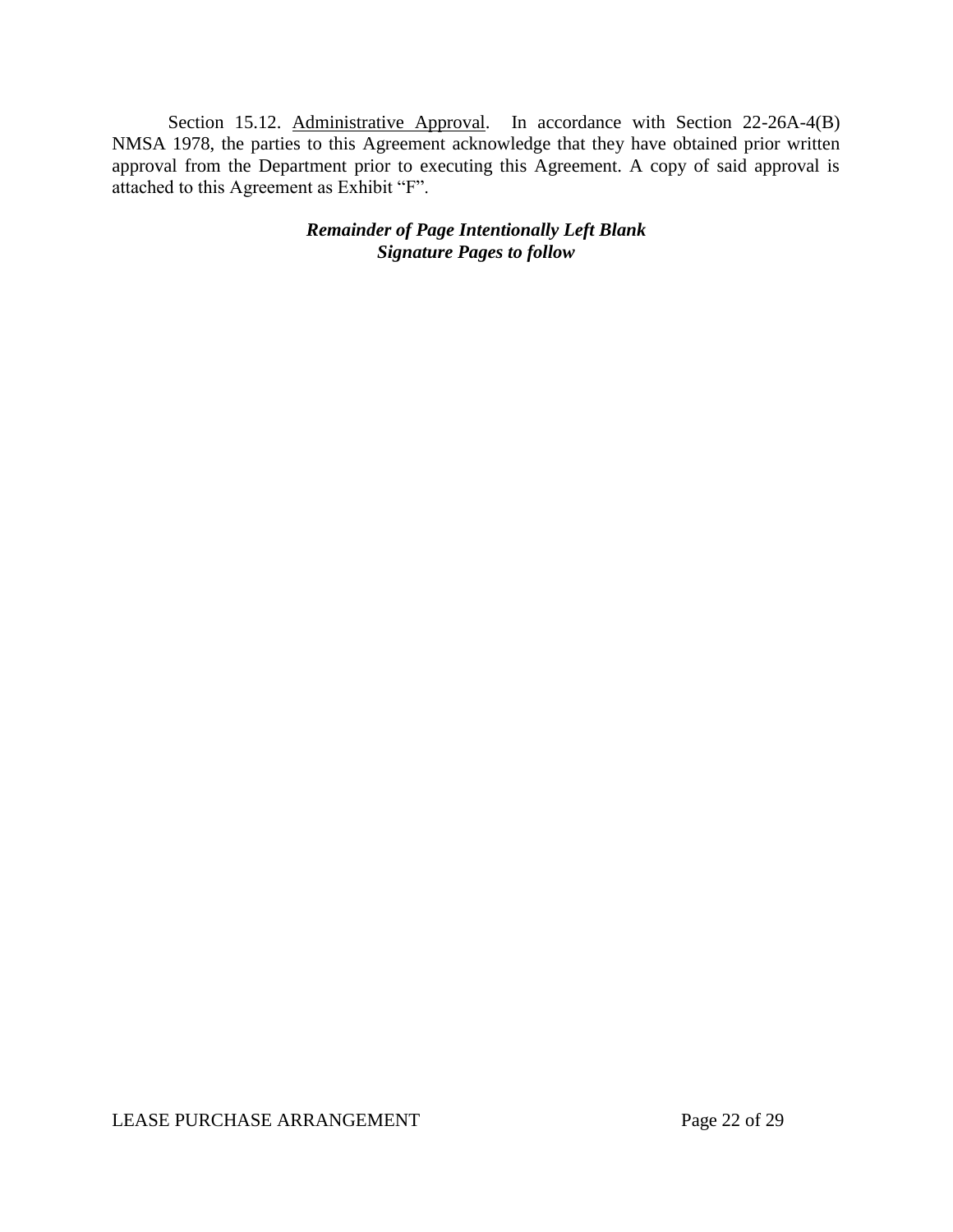IN WITNESS WHEREOF, Lessor has caused this Agreement to be executed in its corporate name by its duly authorized officers; and Lessee has caused this Agreement to be executed in its name by its duly authorized officers, as of the date first above.

#### LESSOR:

AMY BIEHL HIGH SCHOOL FOUNDATION, a New Mexico non-profit corporation

|                             | Name:<br>Title: |  |
|-----------------------------|-----------------|--|
| <b>STATE OF NEW MEXICO</b>  |                 |  |
| <b>COUNTY OF BERNALILLO</b> | SS.             |  |

This instrument was acknowledged before me on \_\_\_\_\_\_\_\_, 20167 by \_\_\_\_\_\_\_\_\_\_\_\_\_\_\_\_ as of Amy Biehl High School Foundation, a New Mexico non-profit corporation.

> \_\_\_\_\_\_\_\_\_\_\_\_\_\_\_\_\_\_\_\_\_\_\_\_\_\_ Notary Public My commission expires: